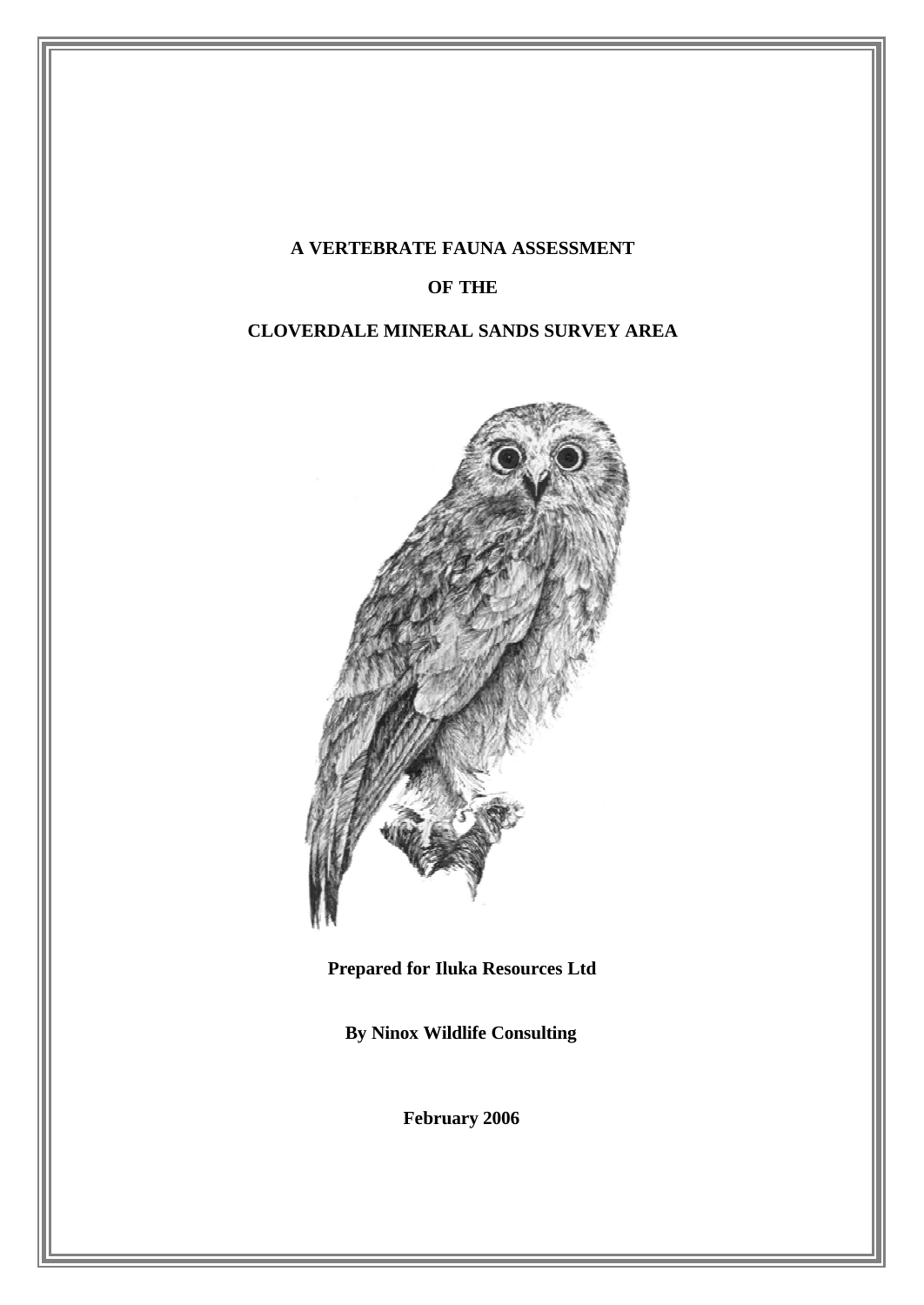### **Executive Summary**

The Cloverdale Mineral Sands Project Area is situated approximately 8 km south of Capel, Western Australia. For this fauna assessment, a wider area was surveyed in order to encompass all of the fauna habitats that could be impacted directly or indirectly by the Project. The area assessed for fauna has been called the Survey Area throughout this report. Much of the Survey Area is located on private property on the Southern Swan Coastal Plain (SSCP), although there is a small area of Vacant Crown Land on the Ludlow River. Much of the area is cleared for agriculture with vegetated road reserves, isolated trees in paddocks and small areas of remnant vegetation, some of which has been fenced from stock grazing.

A field assessment of the Project Area and surrounds (Survey Area) was carried out over two days in March 2005 by GHD with additional field work conducted by Ninox Wildlife Consulting in mid October 2005. This assessment incorporated a detailed literature review which included a search of State and Commonwealth vertebrate fauna databases, a review of published literature on the vertebrate fauna of the general area and a review of unpublished records from the general area held by Ninox Wildlife Consulting.

A total of 46 species of bird has been recorded within the Survey Area. The results of the literature review showed that a further 78 species could be expected to occur as resident, nomadic, migratory or occasional visitors to the general area. Not all of these are likely to occur with any regularity as their preferred habitats are either not present or are extremely degraded. The 46 species that have been recorded within the Survey Area to date are generally typical of farmland supporting fragmented remnants of degraded native vegetation.

Fifty species of bird that could potentially occur within the Survey Area are of conservation significance and 15 of these have been recorded to date. These include Carnaby's Cockatoo and the Forest Red-tailed Black-cockatoo. However, no trees with the potential to contain suitable cockatoo nesting hollows for these birds were noted within the areas containing mineral resources during this assessment. Two additional bird species that are protected under Commonwealth or State Conservation Acts could potentially occur within the Survey Area and five bird species listed on international agreements could occasionally be present in the Survey Area.

Forty-one of the 126 bird species that could occur within the Survey Area are either habitat specialists with a reduced distribution on the SSCP or are wide-ranging species with reduced populations on the SSCP. Nine of the former and five of the latter have been observed in the Survey Area during the assessment. These birds were mainly small insectivores such as three species of Thornbill, Whitebreasted Robin and Golden Whistler; while only one of the significant nectarivores, the New Holland Honeyeater, has been recorded.

Grey Kangaroos were observed in both remnant vegetation and pasture, and scats of the Common Brushtail Possum were also noted in several locations. An additional 20 species of native mammal could potentially occur in the Survey Area, although this is unlikely given the fragmented and degraded condition of much of the remnant vegetation in the site.

Six species of native mammal that are of conservation significance could occur within the Survey Area and one has been recorded, namely the Western Ringtail Possum which was recorded from a drey (nest) and scats in a cultivated garden. The Chuditch has been frequently captured in the Darling Range but there are very few records fom the SSCP. However, they have been captured at Gwindinup, south of Boyanup in recent years. The Quokka has recently been recorded from the nearcoastal area approximately 15 km north of Capel. However, the dense thickets of vegetation that this species requires are not present within the Survey Area, therefore it is unlikely to be present. The Wambenger, Southern Brown Bandicoot, Western False Pipistrelle and Water Rat have all been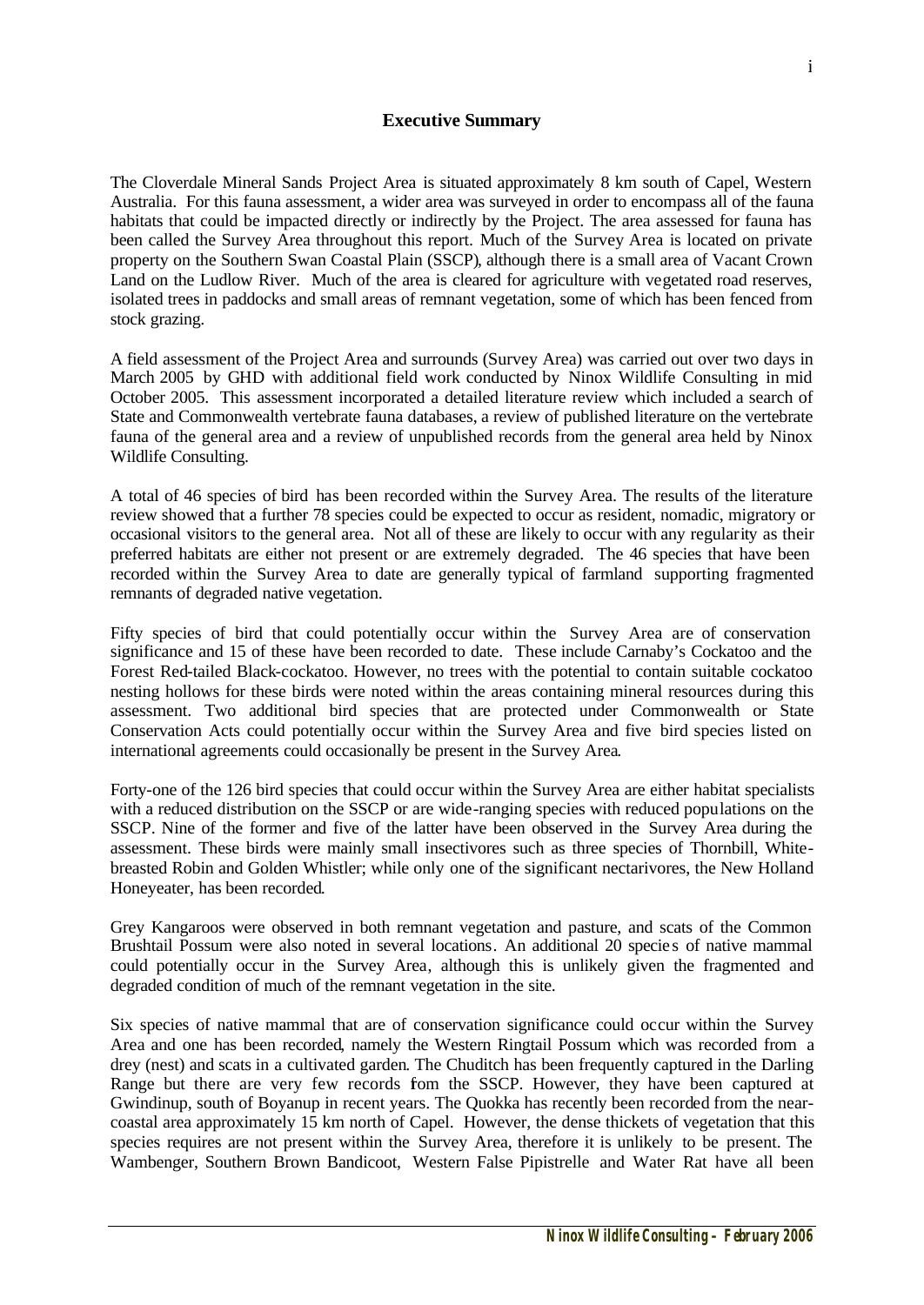recorded in the general area and the latter three could potentially be present within suitable habitat within the Survey Area.

Five species of frog have been recorded in the Survey Area and an additional five species could occur in the general Capel area. None are of particular conservation significance. Six species of reptile have also been recorded during the site assessments. A total of 41 species of reptile could be present in the general Capel area although, as for native mammals, this is unlikely given the fragmented and degraded condition of the remnant vegetation. Only one reptile that could potentially occur in the Survey Area, the Carpet Python, is of conservation significance although, given the level of existing clearing, its actual presence is unlikely.

Although approximately 3 ha of native vegetation in the vic inity of the Ludlow River and 2 ha of plantation will be cleared, none of the fauna habitats that are in good condition will be directly impacted by development of a mine. There is no connection between these remnant vegetation areas therefore, their value as part of an ecological linkage is minimal. However, they are likely to support a range of resident species, mainly birds and reptiles, and, in an area that has been substantially cleared for various land uses, their value as a fauna refuge is likely to be high. The remaining remnant vegetation patches are likely to be of significance to a range of animal species, in particular, breeding birds and small reptiles. As a result of the level of clearing within the Greater Bunbury Region, these small, and in some cases degraded, areas of native vegetation, may be of greater importance to a range of animals than their size and condition suggest. However, very little of this remnant vegetation will be cleared for development of a mine, therefore, there is like ly to be minimal impact on the vertebrate fauna species that are known or predicted to occur. However, it is recommended that the remnant vegetation that has been fenced from stock and is in good condition is protected from any impact from mining and associated activities. Where clearing of vegetation is unavoidable, mitigation measures could include, but not be limited to, additional fencing of remnant vegetation, particularly along creeklines and rivers, to prevent grazing by stock and to allow regeneration of understorey plants. Some weed control may be required to ensure that native shrubs and ground covers provide appropriate habitat for vertebrate fauna.

**\_\_\_\_\_\_\_\_\_\_\_\_\_\_\_\_\_\_\_\_\_\_\_\_\_\_\_\_\_\_\_**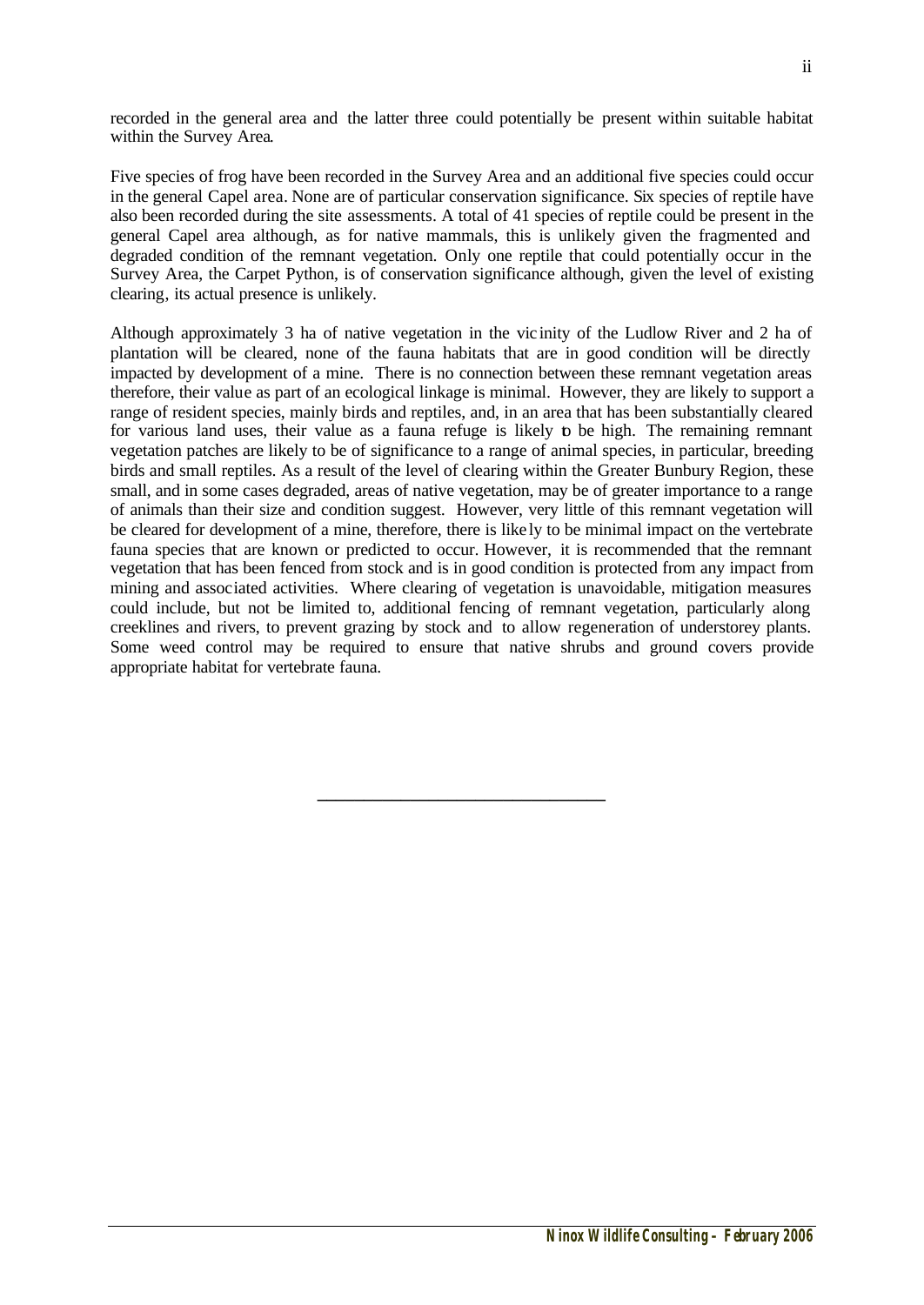# **Table of Contents**

|                |                                                              | Page |
|----------------|--------------------------------------------------------------|------|
| 1              |                                                              |      |
|                |                                                              |      |
| $\overline{2}$ | <b>DEFINITION OF SIGNIFICANT FAUNA AND THEIR HABITATS  2</b> |      |
|                | 2.1                                                          |      |
|                | 2.2                                                          |      |
|                | 2.3                                                          |      |
|                | 2.4                                                          |      |
|                | 2.5                                                          |      |
|                | 2.6                                                          |      |
| $\mathbf{3}$   |                                                              |      |
| 4              |                                                              |      |
| 5              |                                                              |      |
|                | 5.1                                                          |      |
|                | 5.2                                                          |      |
|                | 5.3                                                          |      |
|                | 5.4                                                          |      |
|                | 5.5                                                          |      |
|                | 5.6                                                          |      |
|                |                                                              |      |
|                | 5.6.1.1                                                      |      |
|                | 5.6.1.2                                                      |      |
|                | 5.6.1.3                                                      |      |
|                | 5.6.2.1                                                      |      |
|                | 5.6.2.2                                                      |      |
|                | 5.6.2.3                                                      |      |
|                | 5.6.3                                                        |      |
|                |                                                              |      |
|                | 5.7                                                          |      |
|                | 5.8                                                          |      |
| 6              |                                                              |      |
| 7              |                                                              |      |
| 8              |                                                              |      |
| 9              |                                                              |      |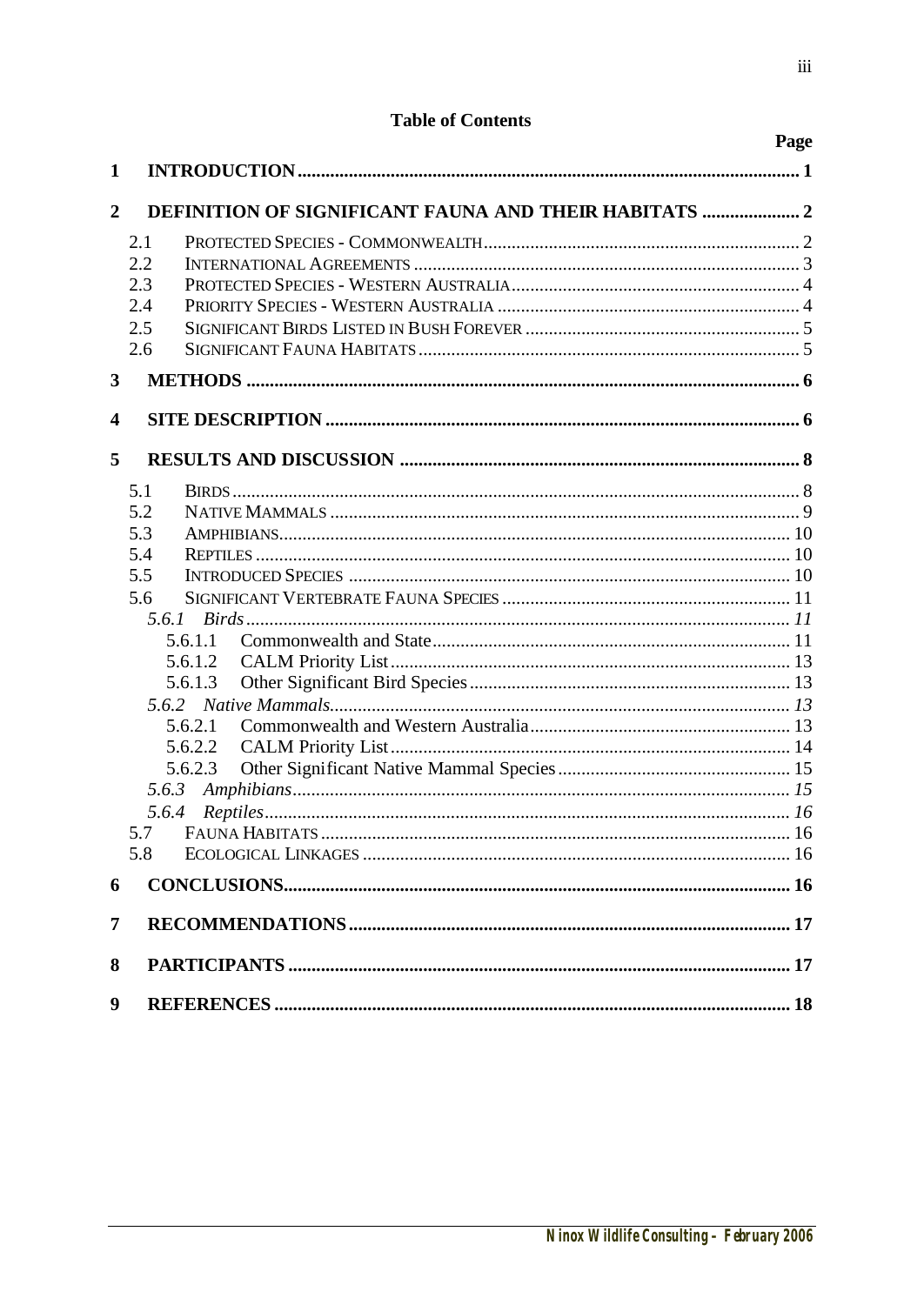#### **1 INTRODUCTION**

The Cloverdale Mineral Sands Project Area is situated approximately 8 km south of Capel, Western Australia. For the fauna assessment, a wider area was surveyed in order to encompass all of the fauna habitats that could be impacted directly or indirectly by the development of a mine. The area assessed for fauna has been called the Survey Area throughout this report. The flora and vegetation of the Survey Area have been described in detail in Mattiske Consulting Pty Ltd (2006). These details have not been reproduced in this current document unless specific elements warrant it. However, the vegetation map prepared for this Survey Area by Mattiske Consulting Pty Ltd has also been used in this Ninox report (Figure 1). Figure 1 also shows the locations within the Project Area which have been excluded from mining.

As stated in GHD (2005), much of the Survey Area is located mainly on private property on the Southern Swan Coastal Plain (SSCP). As expected on private property on the SSCP, much of the area is cleared for agriculture with vegetated road reserves, isolated trees in paddocks and small areas of remnant vegetation, some of which has been fenced from stock grazing.

As part of an Environmental Impact Assessment, Ninox Wildlife Consulting (Ninox) was commissioned by Iluka to provide additional information on the vertebrate fauna of the area.

Specifically, the requirements for Ninox were:

- for the fauna survey to be in accordance with the Environmental Protection Authority's (EPA) Guidance Statement No. 56 at a Level 2 Detailed Survey;
- to provide an inventory of vertebrate fauna species present or potentially occurring in the Survey Area based on actual survey and literature review;
- an assessment of the regional and local conservation value of rare, threatened and vulnerable species that could occur in the Survey Area as listed under:
	- 1. the *Environment Protection and Biodiversity Act 1999* (*EPBC 1999*);
	- 2. the *Wildlife Conservation Act 1950* (*WCA 1950*);
	- 3. the Japan/Australia and Chna/Australia Migratory Bird Agreements;
	- 4. the Department of Conservation and Land Management (CALM) Priority Fauna list;
	- 5. Table 15 of Bush Forever Volume 2 (Government of Western Australia 2000) which show those birds that have special conservation significance on the Swan Coastal Plain.
- ightharpoonup and conservation significance of the various  $\cdot$ fauna habitats present with the Survey Area; and

A Level 2 Detailed Survey as defined in Guidance Statement No 56 (EPA 2004) incorporates background research, a reconnaissance survey and the results of one or more site visits to enhance the level of knowledge at the locality scale.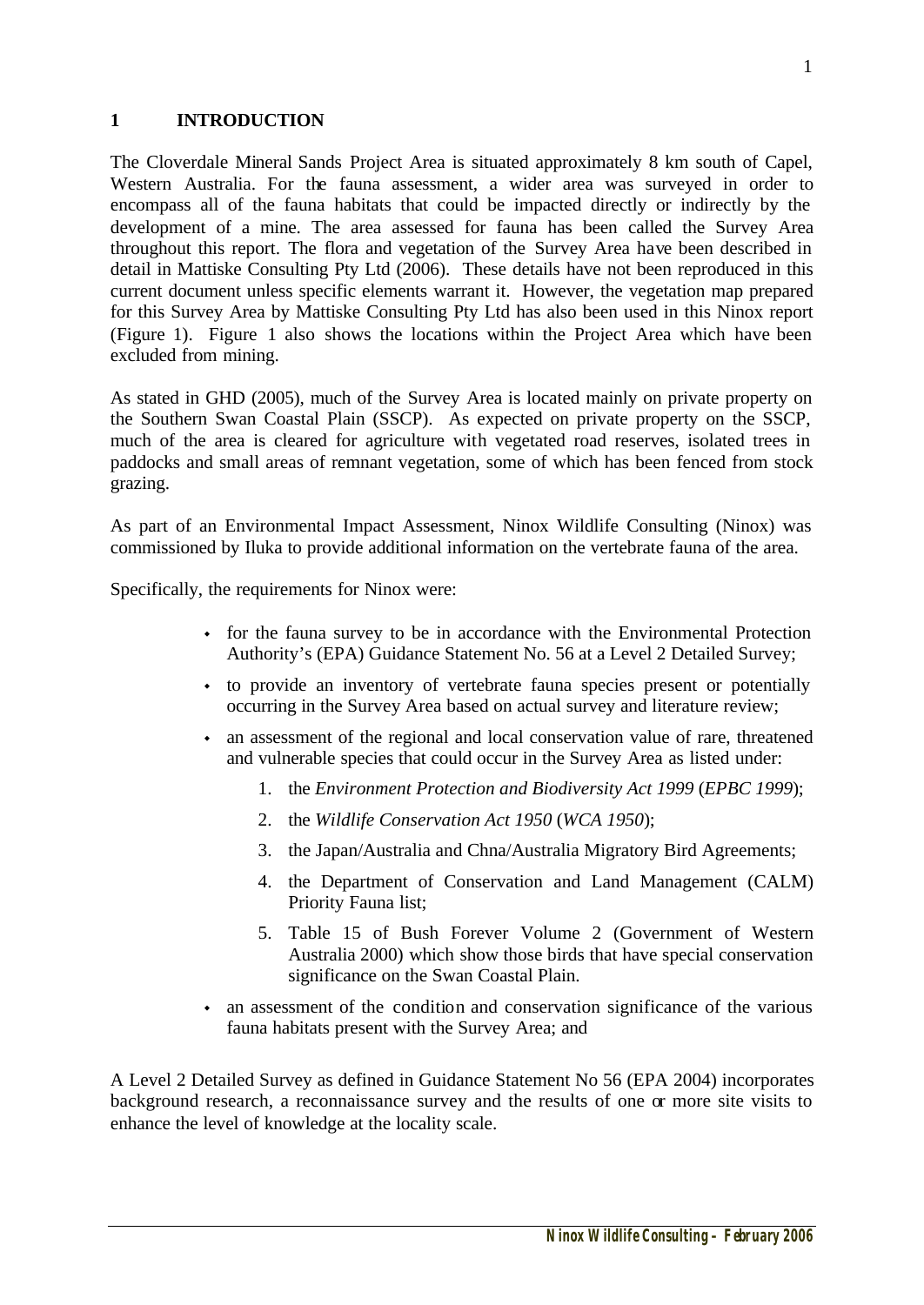Additional field work in the remnant vegetation of the Survey Area was conducted in mid October 2005 to increase the level of knowledge on the existing vertebrate fauna population. This field assessment by Ninox concentrated on remnant vegetation patches within the Survey Area, including fenced remnants, road reserves and riverine vegetation. This current document integrates the results from the GHD (2005) survey, this second field assessment and a detailed literature review.

## **2 DEFINITION OF SIGNIFICANT FAUNA AND THEIR HABITATS**

Prior to any discussion of the significance of vertebrate fauna or their habitats, a definition of terms is required. This Section of the document describes the various Commonwealth and State Acts that cover rare, threatened and vulnerable vertebrate fauna species and was correct at the time of the preparation of this document. However, as changes are made to both State and Commonwealth legislation and new treaties are entered into, all current documentation regarding rare, threatened and vulnerable fauna should be periodically reviewed for any changes to the status of these animals in a given area.

Additionally, in any discussion of rare, threatened or vulnerable species, several aspects require clarification before the significance of these species can be considered in context of the development and operation of a mining project.

- Resident, habitat-specific rare fauna are much more susceptible to the influences of disturbance than nomadic or migratory species.
- w Not all rare species are equally susceptible to disturbance. Some rare species such as the Peregrine Falcon can accommodate the high levels of disturbance present in urban and rural environments.
- The concept of species rarity is a dynamic process considerably influenced by the level of survey work carried out in a particular location.

## **2.1 Protected Species - Commonwealth**

In 1974, Australia signed the Convention on International Trade in Endangered Species of Wild Fauna and Flora (CITES). As a result, an official list of endangered, vulnerable or presumed extinct species was constructed (Schedule 1) and is regularly updated (*Endangered Species Protection Act 1992*).

In July 2000, this Act was replaced by *The Environment Protection and Biodiversity Conservation Act 1999 (EPBC 1999)*, which retained the schedule of threatened species of the Act it replaced.

The vertebrate fauna listed on the current schedule differs from the two State lists, although there are several species that appear on both, for example, the Chuditch (*Dasyurus geoffroii*), and Baudin's and Carnaby's Black-Cockatoos (*Calyptorhynchus baudinii* and *Calyptorhynchus latirostris)*. There are six parts to the EPBC Act covering species that are:

- 1. extinct;
- 2. extinct in the wild;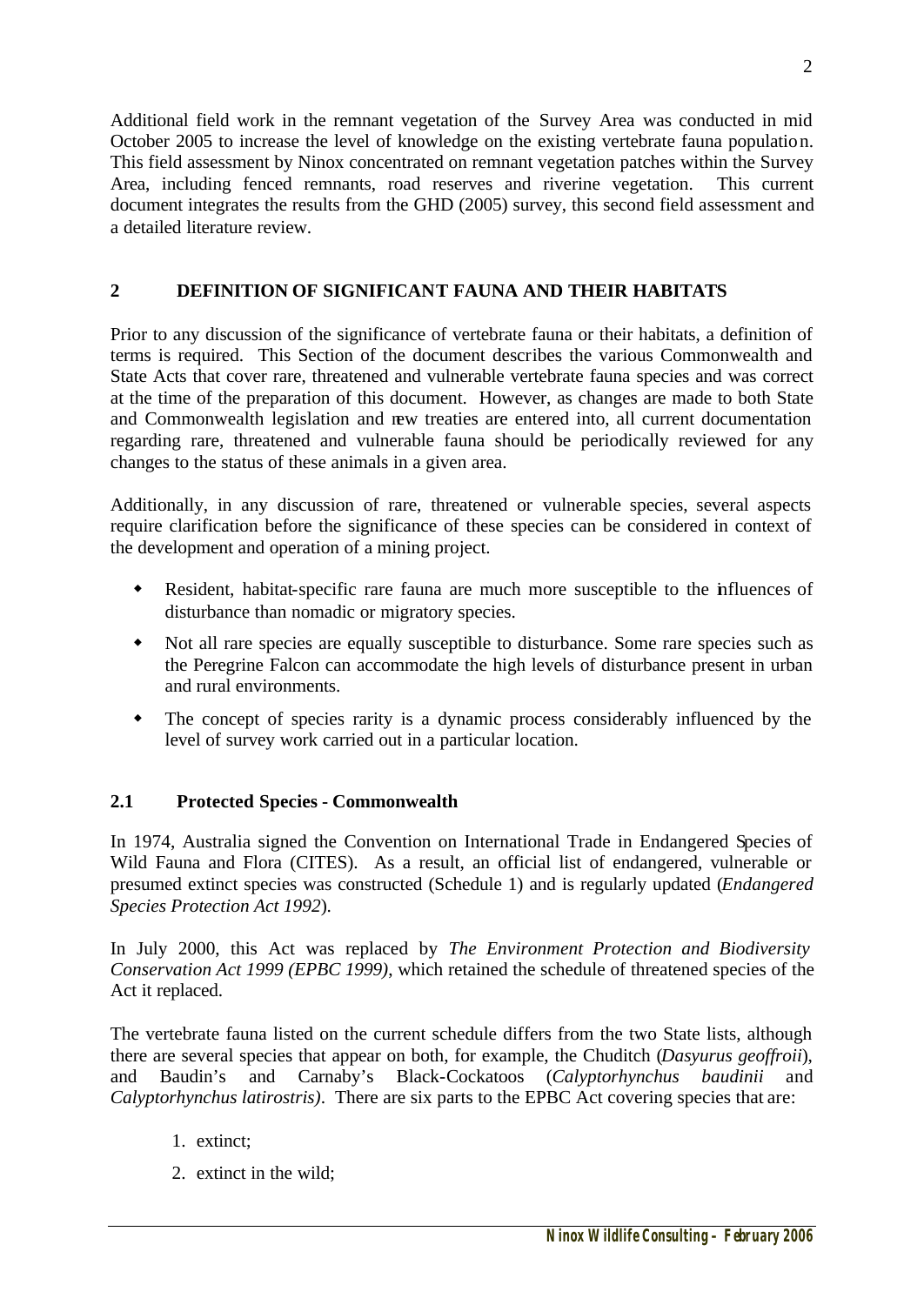- 3. critically endangered;
- 4. endangered;
- 5. vulnerable;
- 6. conservation dependent.

Table 1 lists the criteria for referral of a project under the *EPBC Act (1999)* for endangered and vulnerable fauna species.

## *Table 1 Criteria for referral of a project under the* **EPBC Act (1999)** *for endangered and vulnerable fauna species. (Extracted from www.deh.gov.au.)*

| <b>ENDANGERED</b>                                                                                 |
|---------------------------------------------------------------------------------------------------|
| An action has, will have, or is likely to have a significant impact on a critically endangered    |
| or endangered species if it does, will, or is likely to:                                          |
| lead to a long-term decrease in the size of a population;<br>*                                    |
| reduce the area of occupancy of the species;<br>*                                                 |
| fragment an existing population into two or more populations;<br>*                                |
| adversely affect habitat critical to the survival of a species;<br>*                              |
| disrupt the breeding cycle of a population;<br>*                                                  |
| modify, destroy, remove, isolate or decrease the availability or quality of habitat to<br>*       |
| the extent that the species is likely to decline;                                                 |
| $\ast$<br>result in invasive species that are harmful to a critically endangered or endangered    |
| species becoming established in the endangered or critically endangered species                   |
| habitat;                                                                                          |
| $\ast$<br>interfere with the recovery of the species.                                             |
| <b>VULNERABLE</b>                                                                                 |
| An action has, will have, or is likely to have a significant impact on a vulnerable species if it |
| does, will, or is likely to:                                                                      |
| lead to a long-term decrease in the size of an important population of a species;<br>*            |
| reduce the area of occupancy of an important population;<br>*                                     |
| fragment an existing important population into two or more populations;<br>*                      |
| adversely affect habitat critical to the survival of a species;<br>*                              |
| disrupt the breeding cycle of an important population;<br>$\ast$                                  |
| modify, destroy, remove or isolate or decrease the availability or quality of habitat<br>*        |
| to the extent that the species is likely to decline;                                              |
| result in invasive species that are harmful a vulnerable species becoming<br>$\ast$               |
| established in the vulnerable species' habitat;                                                   |
| interferes substantially with the recovery of the species.<br>$\ast$                              |

## **2.2 International Agreements**

A range of birds are listed under the Japan-Australia (JAMBA) and China-Australia (CAMBA) Migratory Bird Agreements. Most of the species listed on the JAMBA and/or CAMBA agreements are shorebirds associated with coastal shores or inland saline wetlands and most are not relevant to the current Cloverdale Mineral Sands Project. However, there is a small range of birds listed on these international treaties that could occur within the Survey Area and these species are discussed in this report.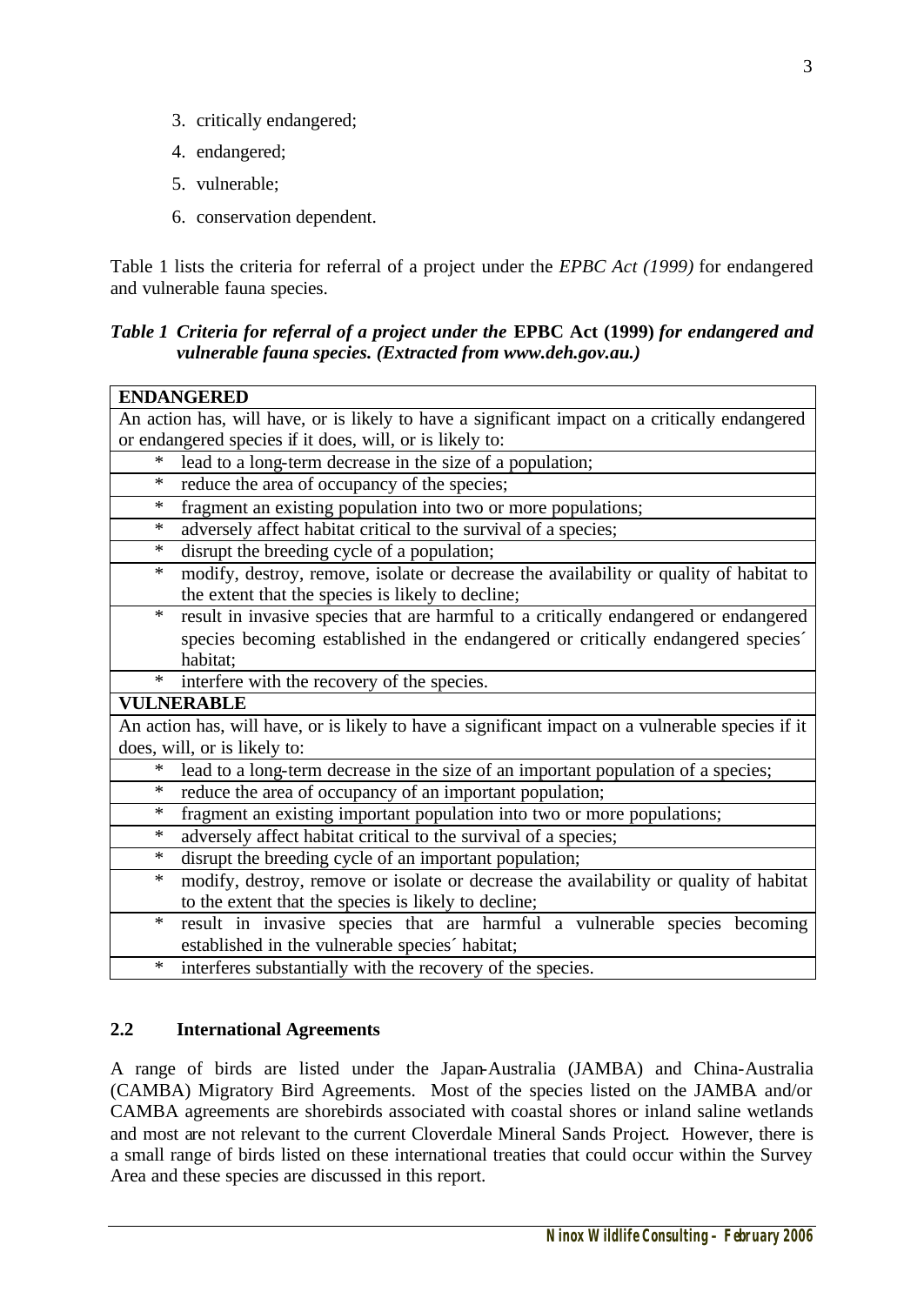#### **2.3 Protected Species - Western Australia**

Currently in Western Australia, rare or endangered species are protected by the *Wildlife Conservation Act 1950 (WC Act 1950)*. The various schedules defined under this act are:

- w Declared Threatened Fauna fauna that is ranked as presumed extinct, critically endangered, endangered or vulnerable;
- Conservation Dependent Fauna; and
- Other Specially Protected Fauna.

This Act is periodically reviewed and the current list of protected fauna can be viewed on CALM's Faunabase website. Burbidge (2004) acknowledges however, that the *Wildlife Conservation Act 1950* is now outdated and a Biodiversity Conservation Bill is currently being prepared for introduction to Western Australia's Parliament.

#### **2.4 Priority Species - Western Australia**

The Department of Conservation and Land Management (CALM) Priority Fauna List classifies species as:

Fiority 1 - taxa with few, poorly known populations on threatened lands.

*Taxa which are known from few specimens or sight records from one or a few localities on lands not managed for conservation, e.g. agricultural or pastoral lands, urban areas, active mineral leases. The taxon needs urgent survey and evaluation of conservation status before consideration can be given to declaration as threatened fauna.*

Fiority 2 - taxa with few, poorly known populations on conservation lands.

*Taxa which are known from few specimens or sight records from one or a few localities on lands not under immediate threat of habitat destruction or degradation, e.g. national parks, conservation parks, nature reserves, State forest, vacant Crown land, water reserves, etc. The taxon needs urgent survey and evaluation of conservation status before consideration can be given to declaration as threatened fauna.*

Fiority  $3$  - taxa with several, poorly known populations, some on conservation lands.

> *Taxa which are known from few specimens or sight records from several localities, some of which are on lands not under immediate threat of habitat destruction or degradation. The taxon needs urgent survey and evaluation of conservation status before consideration can be given to declaration as threatened fauna.*

 $\cdot$  Priority 4 - taxa in need of monitoring.

*Taxa which are considered to have been adequately surveyed, or for which sufficient knowledge is available, and which are considered not currently threatened or in need of special protection, but could be if present circumstances change. These taxa are usually represented on conservation lands.*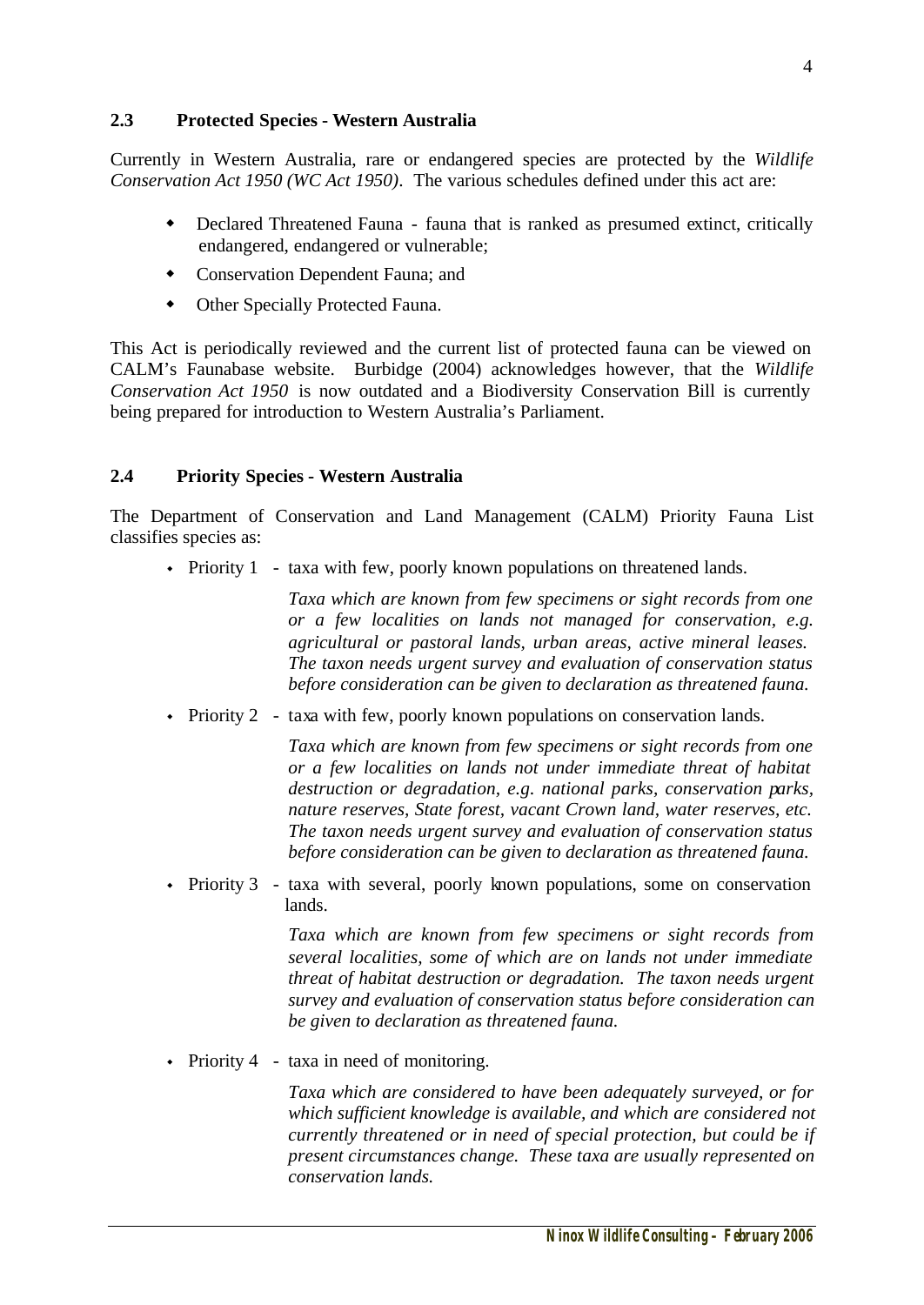• Priority 5 - taxa in need of monitoring.

*Taxa which are not considered threatened but are subject to a specific conservation program, the cessation of which would result in the species becoming threatened within five years.*

The Priority Fauna List does not confer any additional legal protection to the species listed apart from the normal protection afforded to most native animals. It does, however, indicate the need for vigilance during the construction and commissioning of development projects to manage native vegetation and rehabilitation so that Priority species, should they occur, do not meet the criteria for listing on the Threatened Species List as a result of that development.

#### **2.5 Significant Birds Listed in Bush Forever**

Bush Forever (Government of Western Australia 2000) states that approximately 40% of the Non-passerine bird species that occur on the SCP have decreased in abundance since European Settlement. Those that have suffered serious declines are those that occupy swamp and lake edges as these have been altered or cleared and birds of prey. Nearly half of the Passerine species have also decreased in abundance since European settlement with many experiencing this decline in numbers as a direct result of clearing of native vegetation. Although many of these species still occur on the Darling Scarp and Plateau, several no longer occur on the SCP. These birds have all been listed in Bush Forever as having particular conservation significance on the SCP portion of the Perth metropolitan region. However, because of the amount of clearing in the southern region of the SCP, these birds are relevant in this current assessment of the vertebrate fauna of the Cloverdale Mineral Sands Project Area.

#### **2.6 Significant Fauna Habitats**

Australia-wide, a small number of Threatened Ecological Communities (TEC) has been defined under Commonwealth legislation. However, while not defined under any legislation, some fauna habitats within a Survey Area may be defined as locally significant because they:

- $\bullet$  support rare or vulnerable species;
- $\bullet$  support specialised or habitat specific fauna;
- are regionally or locally uncommon; or
- $\bullet$  are restricted in area.

Although not protected under any State or Commonwealth legislation, in the interests of good project management, where possible, conservation of such locations within a Survey Area will provide the basis for the fauna component of an environmental management plan to be put in place for the duration of a project.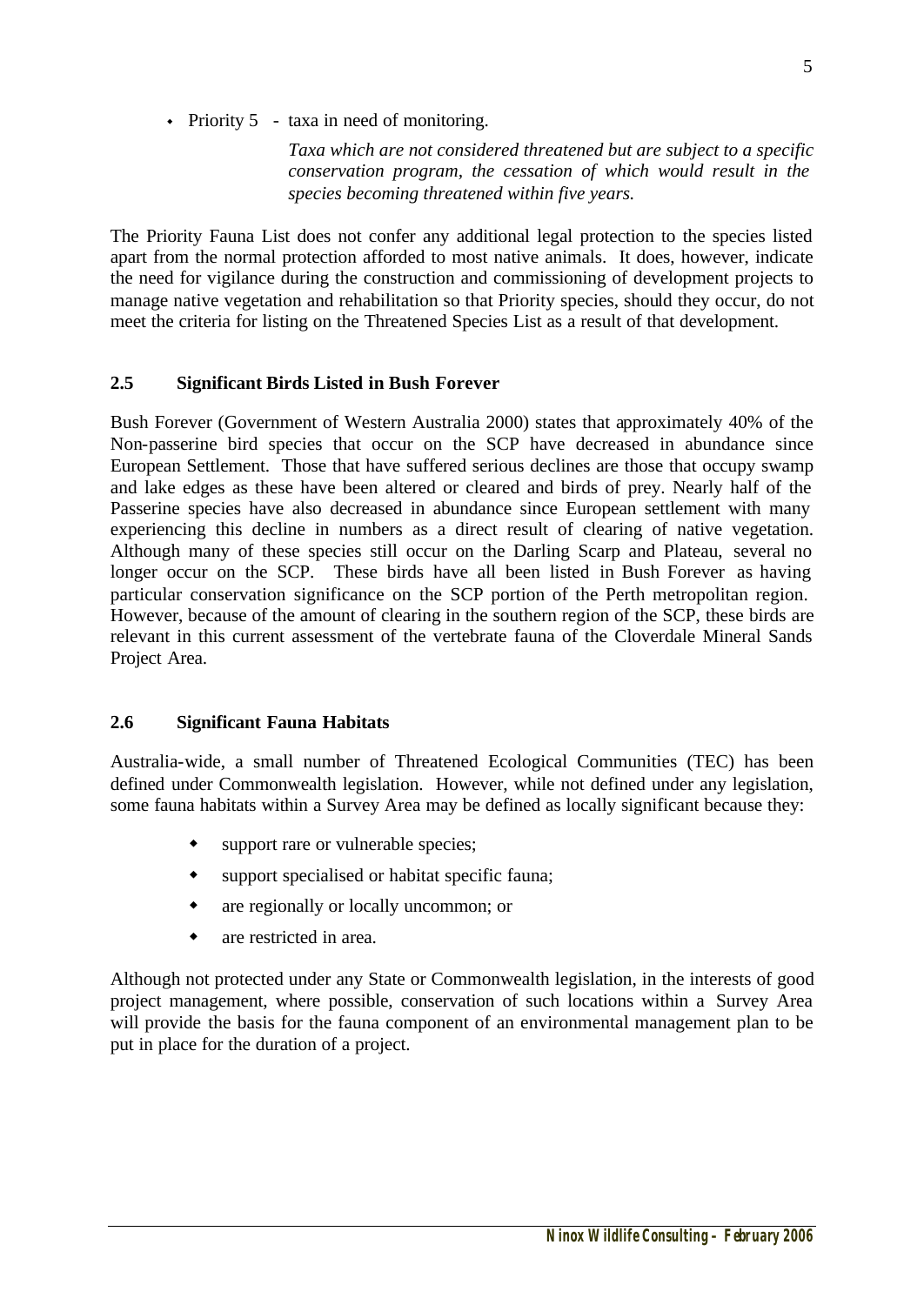### **3 METHODS**

A detailed literature review consisted of three parts:

- 1. a search of State and Commonwealth vertebrate fauna databases;
- 2. a review of published literature on the vertebrate fauna of the general area;
- 3. a review of unpublished records from the general area held by Ninox Wildlife Consulting.

A table showing the results of a search of the Western Australian Museum's database was presented in GHD (2005). This has been adapted for use in this current document. In addition, the field records as shown in the earlier report have also been used (Appendix 1). The nomenclature in this Appendix follows the Western Australian Museum checklist except where errors in this list have occurred.

The follow-up field survey was conducted by Ninox Principal Jan Henry between the 17 and 18 October 2005. This survey was done in order to gain as much information as possible on the vertebrate fauna of the Survey Area. The actual results from this recent assessment have been integrated into Appendix 1.

Weather conditions were warm during the 1.5 day sampling period. All birds both seen and heard were recorded and signs of animal presence such as scats, tracks and diggings were identified and noted. Specific searches were made for evidence of the presence of the Western Ring-tailed Possum (*Pseudocheirus occidentalis*) and nesting trees of any of the three Black-cockatoo (*Calyptorhynchus*) species that could occur in the general area.

### **4 SITE DESCRIPTION**

Following the GHD 2005 assessment, Mattiske Consulting Pty Ltd was commissioned by Iluka to review the flora and vegetation of the remnant vegetation within the Survey Area and to report on the plant communities present, assess their regional conservation values and to recommend ways of mitigating the impacts of mining-related activities (Mattiske Consulting Pty Ltd 2005) and this more recent flora and vegetation document has been referred to in this fauna assessment. Mattiske Consulting Pty Ltd (2005) described 10 major vegetation communities, some of which have been amalgamated to form eight fauna habitats. Open water has also been defined as an additional fauna habitat. For ease of reference, a brief summary of the major fauna habitats has been provided below.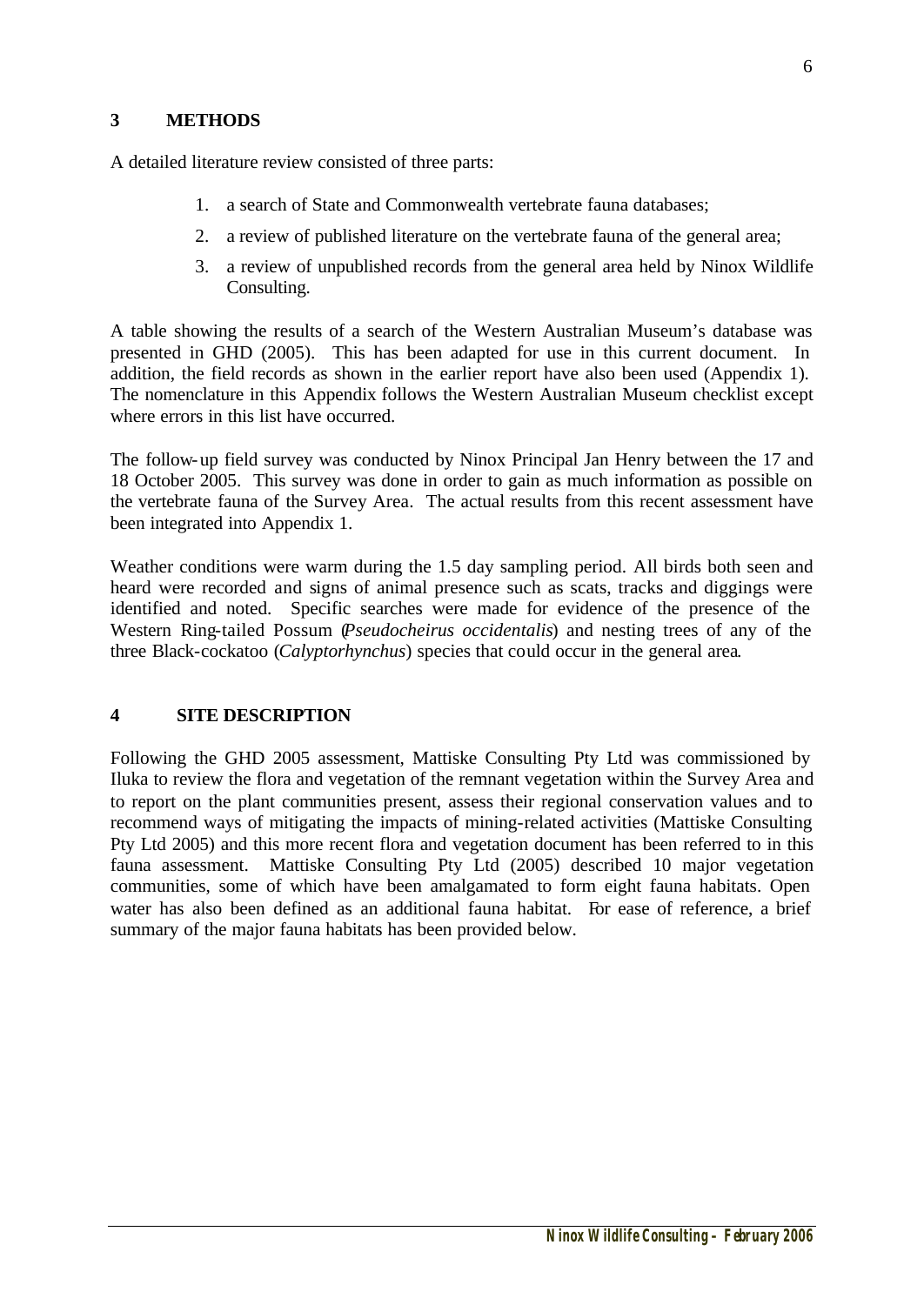*Table 2 Vegetation mapping codes, descriptions and corresponding fauna habitat within the Cloverdale Mineral Sands Survey Area. (Vegetation community descriptions extracted from Mattiske Consulting Pty Ltd 2005 and modified for use in this table.)*

| <b>Vegetation</b><br><b>Mapping</b><br>Code | <b>Vegetation Description</b>                                                                                                                                                                                                                                                                                                                                                                                                                                                                      | Fauna<br>Habitat |
|---------------------------------------------|----------------------------------------------------------------------------------------------------------------------------------------------------------------------------------------------------------------------------------------------------------------------------------------------------------------------------------------------------------------------------------------------------------------------------------------------------------------------------------------------------|------------------|
| B1                                          | Open Woodland of Banksia attenuata - Banksia ilicifolia over Kunzea ericifolia,<br>Podocarpus drouynianus and Dasypogon bromeliifolius with emergent Eucalyptus<br><i>marginata</i> subsp. <i>marginata</i> on sandy soils. This community has been subjected to<br>grazing pressures and very little of the understorey persists. The community varies<br>from very good to largely degraded.                                                                                                     | 1                |
| E1                                          | Open Woodland of Eucalyptus marginata subsp. marginata - Banksia attenuata<br>Banksia grandis - Xylomelum occidentale over Stirlingia latifolia and Dasypogon<br>bromeliifolius on sandy soils. This community has been protected from grazing<br>pressures and consequently the understorey persists. The condition of the<br>community varies from excellent to good. The decline in the condition is largely<br>related to the infestation of dieback (Phytophthora cinnamomi) in the community | $\overline{2}$   |
| C <sub>2</sub>                              | Open Forest to Woodland of Corymbia calophylla over Banksia grandis, Kingia<br>australis and Xanthorrhoea preissii on loam soils. This community is listed at the<br>State level (CALM 2005) as critically endangered and at the Federal level under<br>the EPBC Act (1999) as a Threatened Ecological Community. The areas within the<br>survey area are largely degraded with only the Corymbia calophylla (Marri) and<br>Kingia australis present in many instances within the paddocks.        |                  |
| E2                                          | Open Forest of Eucalyptus marginata subsp. marginata - Corymbia calophylla<br>over low shrubs and herbs on sandy-loam soils. This community has been<br>protected from regular grazing pressures and consequently some of the understorey<br>persists. The condition of the community is good.                                                                                                                                                                                                     | $\overline{3}$   |
| C1                                          | Forest to Woodland of Corymbia calophylla - Eucalyptus rudis over Melaleuca<br>preissiana, Melaleuca rhaphiophylla and Agonis flexuosa over Astartea scoparia,<br>Taxandria linearifolia and Cyathochaeta avenacea on major watercourses. This<br>community has been subjected to grazing pressures and very little of the<br>understorey persists. The community varies from good to largely degraded.                                                                                            | $\overline{4}$   |
| M1                                          | Woodland of Melaleuca preissiana over Hypocalymma angustifolium and mixed<br>sedges. This community has been protected from grazing pressures and<br>consequently the understorey persists. The condition of the community is very<br>good. The decline in the condition is largely related to the infestation of dieback<br>(Phytophthora cinnamomi) in the community.                                                                                                                            | 5                |
| A <sub>1</sub>                              | Woodland of Agonis flexuosa over pasture on sandy soils. This community has<br>been subjected to grazing pressures and very little of the understorey persists. The<br>community is largely degraded.                                                                                                                                                                                                                                                                                              | 6                |
| C <sub>3</sub>                              | Woodland of <i>Corymbia calophylla</i> over pasture on loam soils. The areas within the<br>survey area are largely degraded.                                                                                                                                                                                                                                                                                                                                                                       |                  |
| CL                                          | Mostly cleared cultivated paddocks with occasional Corymbia calophylla,<br>Eucalyptus marginata subsp. marginata and Melaleuca preissiana.                                                                                                                                                                                                                                                                                                                                                         | $\overline{7}$   |
| $\overline{PL}$                             | Plantations                                                                                                                                                                                                                                                                                                                                                                                                                                                                                        | $\overline{8}$   |
| $\blacksquare$                              | Open Water – seasonally inundated areas.                                                                                                                                                                                                                                                                                                                                                                                                                                                           | 9                |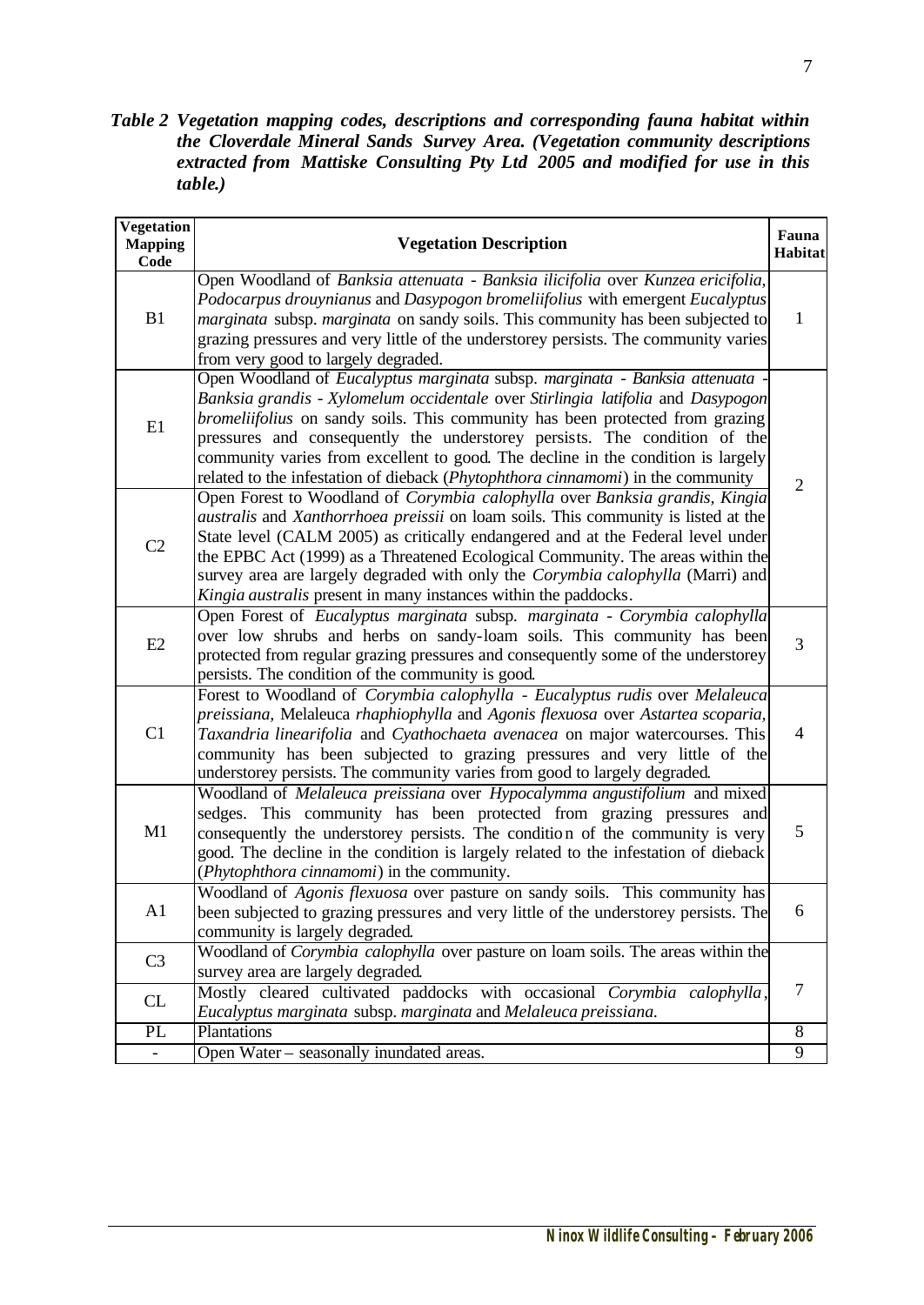## **5 RESULTS AND DISCUSSION**

A field survey of the whole Survey Area was carried out over two days in March 2005 by GHD to examine the habitats present and their condition, and to carry out an opportunistic survey of the vertebrate fauna (GHD 2005). The results of this GHD survey have been incorporated into Appendix 1, which lists the vertebrate fauna species recorded and species predicted to occur in the habitats of the Survey Area. This latter group was compiled from the results of the Ninox review of published and unpublished data and searches of Government Department databases.

Appendix 1 shows that the results of the GHD field survey included 33 bird species, one native mammal species, three frog and four species of reptile. Two feral or introduced species consisting of one bird and one mammal were also recorded. This current Ninox survey resulted in the recording of 37 species of bird, three species of native mammals, three frog and three reptile species (Appendix 1). Introduced species included one bird and two mammal species.

Literature sources for the construction of the predicted species list shown in Appendix 1 included but were not limited to:

- mammals, frogs and reptiles: Bush *et al.* (1995); Churchill (1998); Cogger (1992); Storr *et al.* (1983); Storr *et al.* (1990); Storr *et al.* (1999); Storr *et al.* (2002); Strahan (1998); Tyler *et al*. (2000); Wilson and Swann (2003);
- <sup>w</sup> birds: Storr and Johnstone (1988); Storr (1991); Barrett *et al*. (2003); Johnstone and Storr (1998 and 2004).

### **5.1 Birds**

Appendix 1 shows that 33 bird species were recorded during the GHD field survey and 37 species were recorded during the Ninox survey. However, 23 species were common to both and 23 species were unique to either the GHD or Ninox survey. This has resulted in a total number of 46 species being known to occur periodically within the Survey Area. While some of these birds, mainly ducks, ibis and herons, were observed in waterlogged paddocks the majority of the remaining species were recorded in the remnant vegetation of the Survey Area.

The results of the literature review showed that in addition to the species recorded within the Survey Area, a further 78 species could be expected to occur as resident, nomadic, migratory or occasional visitor to the general area. Not all of these are likely to occur regularly within the Survey Area as their preferred habitats are either not present or are extremely degraded. Additional species could occur as vagrants but these have not been listed in Appendix 1. This latter group of birds could occur following specific climatic events, either in the South-west or inland, which encourage birds into or away from their normal patterns of distribution. As discussed above, the majority of these birds that are predicted to occur will be found in the remnant vegetation in the Survey Area.

During March 2001, a comprehensive, two season, systematic survey by MJ & MR Bamford Consulting Ecologists (2001) in the Ludlow Mining Lease to the south of Boyanup resulted in 44 species of bird being recorded. While many of the bird species recorded during this survey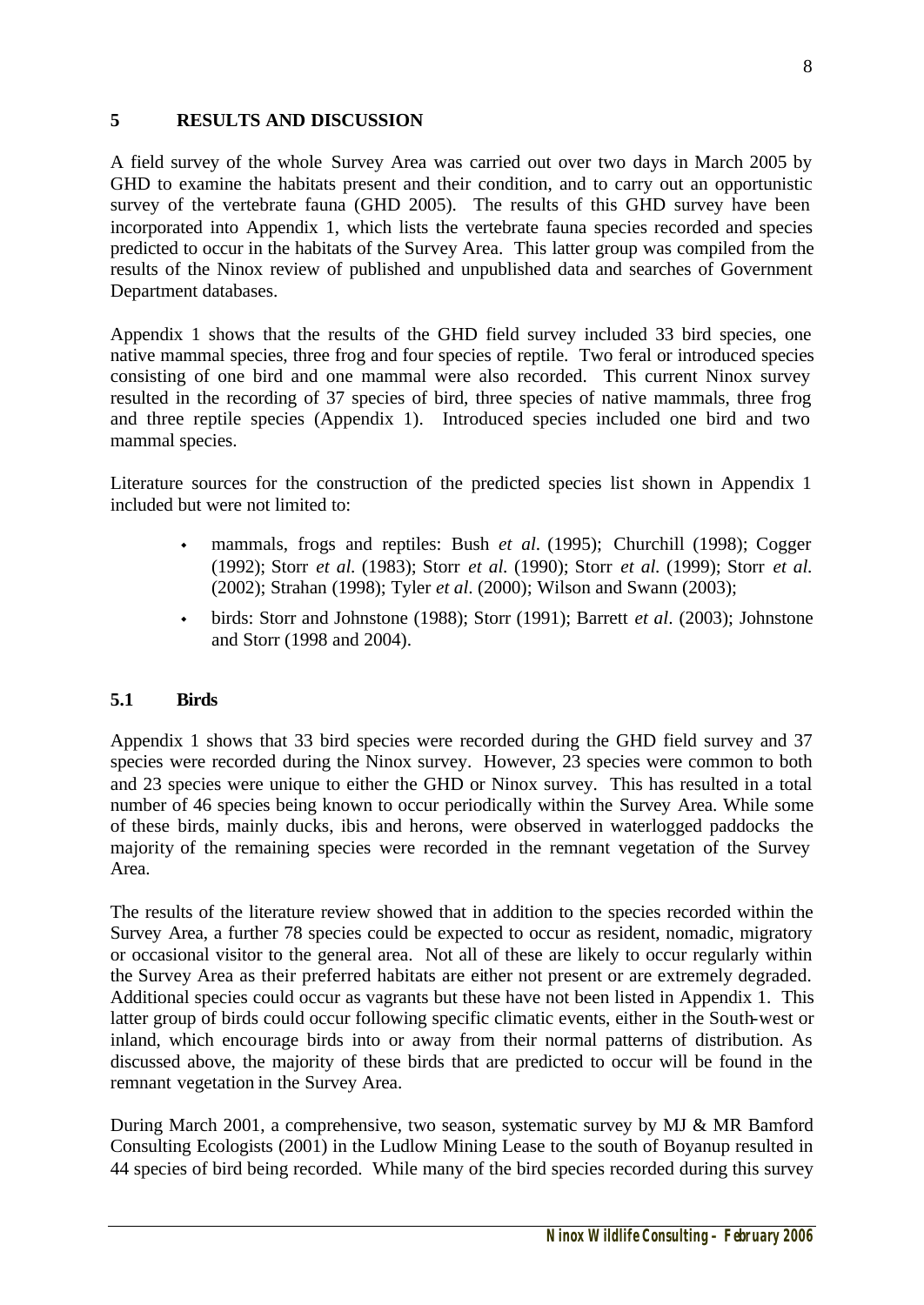of Tuart and Peppermint forest have also been recorded or could potentially be present within the Cloverdale Survey Area, the fauna habitats of the Ludlow Mining Lease and this current Survey Area are quite different and cannot be compared on a regional basis. Appendix 1 lists all of the species recorded by MJ & MR Bamford Consulting Ecologists.

Many of the species listed in Appendix 1 have become extremely scarce on the SCP and Darling Range foothills although they may be common elsewhere. These birds are either habitat specialists with a reduced distribution on the SCP or are wide-ranging species with reduced populations on the SCP; some may be locally extinct (Government of Western Australia 2000). The birds that fit into these categories include many birds of prey such as the Square-tailed and Whistling Kites (*Hamirostra isura* and *Haliastur sphenurus)*, Brown Goshawk (*Accipiter fasciatus)*, Collared Sparrowhawk (*Accipiter cirrhocephalus)*, Little Eagle (*Aquila morphnoides*) and Wedgetail Eagle (*Aquila audax*). Birds such as these are wide-ranging and being predators, will never have been particularly common. Other, small birds such as Fairy-wrens (*Malurus* spp.) and Thornbills (*Acanthiza* spp.) are less mobile than the larger birds and may only be surviving in remnants of native vegetation on the SCP (Government of Western Australia 2000), although they are still common in parts of the adjacent Darling Range (Dunlop *et al.* 1995 and Ninox Wildlife Consulting 2003, 2004). These species are discussed in more detail in Section 5.6.1.3.

The 46 species that have been recorded within the Survey Area to date are generally typical of farmland with fragmented remnants of degraded native vegetation. While the number of species of bird will increase with additional field work, it is unlikely that this increase will be substantial.

### **5.2 Native Mammals**

One native mammal, the Western Grey Kangaroo (*Macropus fuliginosus*) was recorded by GHD during the field survey in March 2005 (Appendix 1). The Ninox survey confirmed the presence of Grey Kangaroos which were observed in both remnant vegetation and pasture, and scats of the Common Brushtail Possum (*Trichosurus vulpecula*) were also noted. Specific searches were conducted for evidence of the presence of Western Ringtail Possum (*Pseudocheirus occidentalis*) but dreys and scats were only located in cultivated gardens.

Appendix 1 shows that an additional 20 species could potentially occur in the Survey Area, although this is unlikely given the fragmented and degraded condition of much of the remnant vegetation in the site. This number of species includes nine species of bat, a group that has not been systematically surveyed on the SCP and about which little information is available on current status (Government of Western Australia 2000).

Relatively little survey work on ground-dwelling fauna, including native mammals, has been carried out on the SSCP. However, some unpublished data and a small number of published papers have been reviewed for this current assessment. The March 2001 survey by MJ & MR Bamford Consulting Ecologists (2001) in the Ludlow Mining Lease to the south of Boyanup consisted of five nights of trapping, spotlight runs, mist-netting and the use of an ultrasonic detector for bats, and clearing of tracks to detect footprints left by mammals. This detailed level of work resulted in the detection of eight species of native mammal, including three bat species. Appendix 1 lists all of the species recorded by MJ & MR Bamford Consulting Ecologists.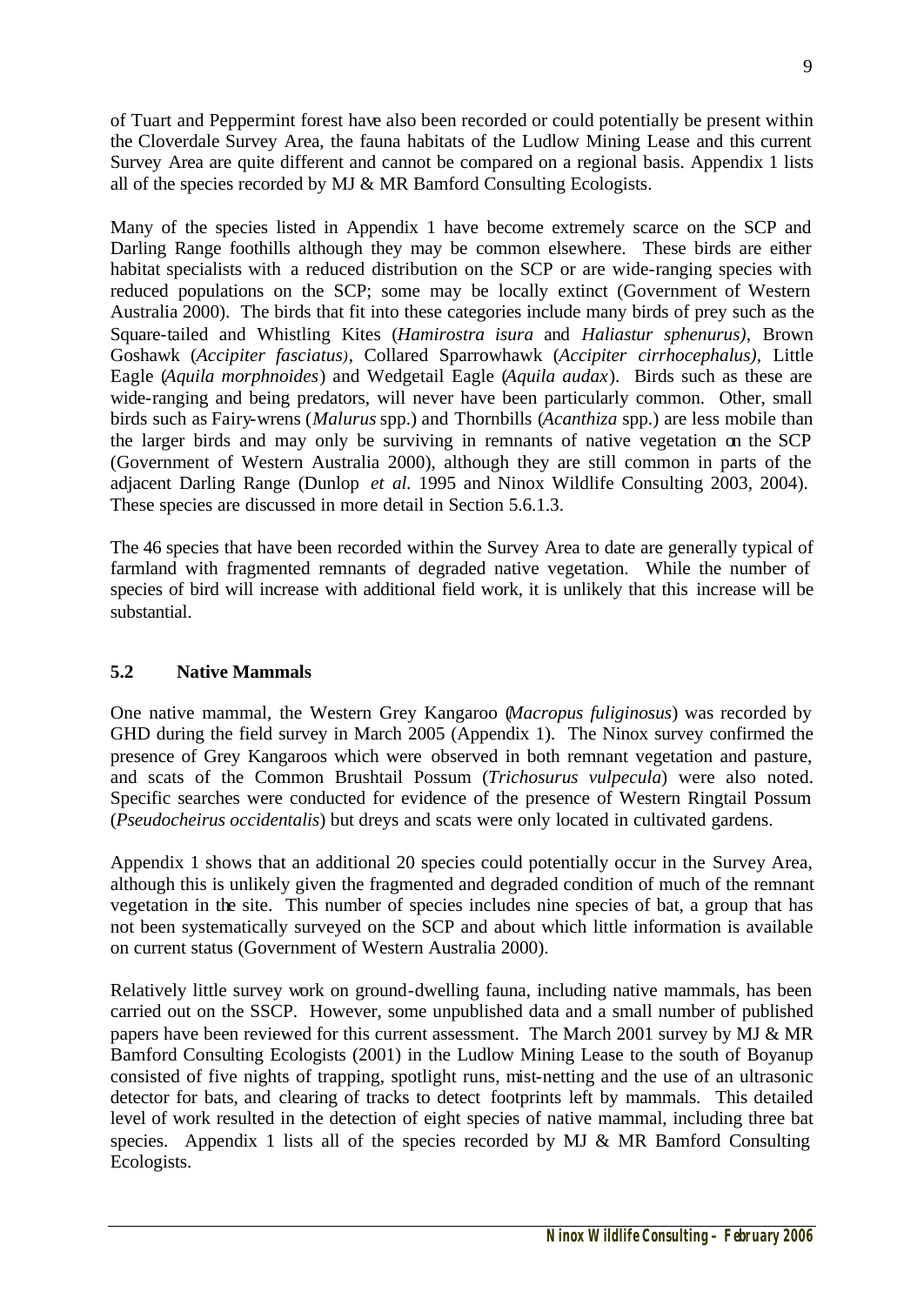Three species of frog were recorded by GHD in March 2005 and two additional species were recorded by Ninox in this more recent survey. An additional five species could occur in the general area (Appendix 1), with many of these likely to occur in the Cloverdale Survey Area, as several species are able to persist in degraded creeks and wetlands (personal observations). MJ & MR Bamford Consulting Ecologists (2001) recorded three species of frog during their survey (Appendix 1). However, it is possible that the low autumn rainfall before the survey had not activated many of the winter-breeding burrowing species that could be present.

Most of the frogs known to occur in the general area rely on surface water to breed and all of the species recorded during this current survey were heard calling in the various wetland habitats of the Survey Area. However, many will be found in a range of habitats some distance away from water outside of their breeding season.

# **5.4 Reptiles**

Three species of reptile were identified during the GHD March 2005 survey and three additional species were observed during the Ninox October 2005 assessment (Appendix 1). MJ & MR Bamford Consulting Ecologists (2001) recorded only 10 species of reptile during their systematic trapping survey in Ludlow Mining Lease to the south of Boyanup. As discussed previously, while the reptiles that have been recorded within Ludlow Mining Lease are also likely to be present within the Cloverdale Survey Area, the respective habitats cannot be compared on a regional basis. Appendix 1 lists all of the species recorded by MJ & MR Bamford Consulting Ecologists.

A total of 41 species of reptile could be present in the general area although, as for native mammals, this is unlikely given the fragmented and degraded condition of the remnant vegetation.

An almost complete assemblage of reptiles can be found on recently isolated, small areas of undisturbed native vegetation in the Darling Range (Ninox Wildlife Consulting 1996), therefore it is possible that many are able to persist in the less disturbed and fenced remnant vegetation within the Survey Area (approximately 1.3 km south-east of the junction of Goodwood and Cloverdale Roads, see Mattiske Consulting Pty Ltd 2005).

## **5.5 Introduced Species**

Two introduced mammal species were recorded in March 2005 by GHD (Appendix 1). This included one predator, the Red Fox (*Vulpes vulpes*), and one herbivore, the European Rabbit (*Oryctolagus cuniculus*). Both of these species were also recorded during the Ninox October 2005 assessment. One introduced bird species was also observed during both seasonal visits: the Laughing Kookaburra (*Dacelo novaeguineae*).

In addition to these species, a further two introduced rodent species could be expected to occur: the Black Rat (*Rattus rattus*) and House Mouse (*Mus musculus*). Domestic and feral Cats (*Felis catus*) almost certainly occur throughout the general Capel area. Two additional introduced bird species could also occur: the feral Pigeon or Rock Dove (*Columba livia*) and the Spotted Turtle-dove (*Streptopelia chinensis*). MJ & MR Bamford Consulting Ecologists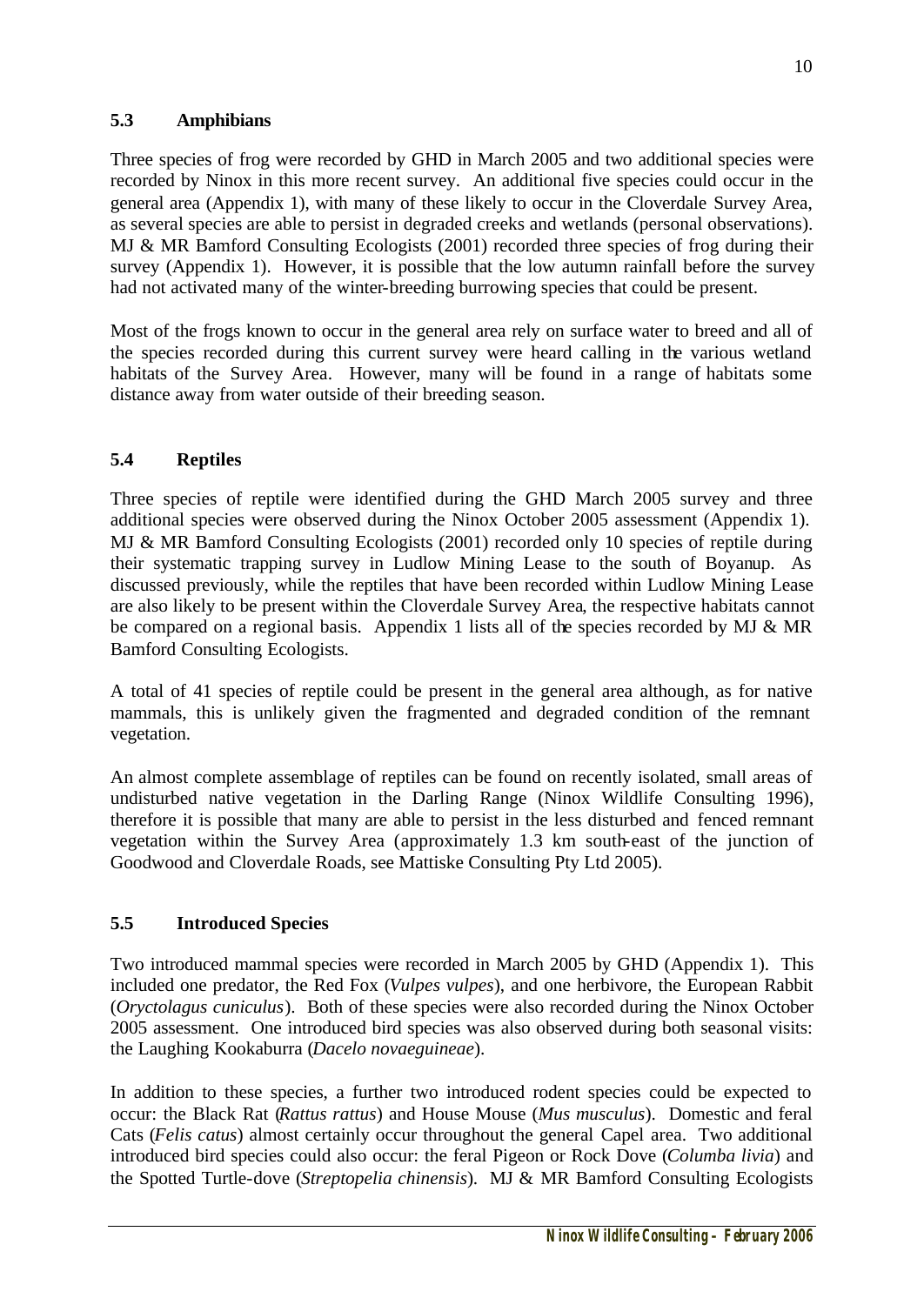(2001) recorded the Laughing Kookaburra and all five of the introduced mammals that could occur in the Cloverdale Survey Area.

It is unlikely that additional feral species to those described above will occur in the Survey Area. However, Cattle (*Bos taurus*) have grazed some of the remnant patches of vegetation resulting in a highly modified environment throughout the Survey Area Unless fenced from Cattle, these remnants will continue to degrade over time. Remnants that have been fenced from stock are in good condition and have the potential to support a number of vertebrate species, particularly birds and possibly reptiles. An example of this is the remnant that has been fenced from stock near the north-eastern section of the Survey Area (Vegetation Codes E1 and M1 on Figure 1 at approximately 371 250mE and 6 280 500mN).

## **5.6 Significant Vertebrate Fauna Species**

## *5.6.1 Birds*

Fifty species of bird that could potentially occur within the Cloverdale Survey Area are of conservation significance (see following Sections and Appendix 1). Of these, 15 species have been recorded within the Survey Area to date. Some of the remaining species may only occur seasonally or when specific conditions are met. For example, some of the honeyeaters that now have reduced populations on the SCP may visit the area when particular plants are flowering. However, the limited diversity of plants within the remnant vegetation patches could restrict the range of honeyeaters that could potentially visit the area. In addition, the preferred habitat of some of the small insectivores such as the Western Yellow Robin (*Eopsaltria australis*) and White-breasted Robin (*Eopsaltria georgiana*) is either highly degraded or absent from the Survey Area. Therefore, it is unlikely that these birds will occur with any regularity.

Two species of Black-Cockatoo have been recorded in the Cloverdale survey area: Carnaby's Cockatoo (*Calyptorhynchus latirostris*) and the Forest Red-tailed Black-Cockatoo (*Calyptorhynchus banksii naso*). Baudin's Cockatoo (*Calyptorhynchus baudinii*) could also occur. All three are discussed in more detail in the following sections.

Forestry, mining and clearing for orchards, tree plantations, roads and powerlines have all resulted in the loss of habitat and nesting hollows for these three species. In addition, competition for tree hollows through invasion by feral Honey Bees and other birds such as Galahs (*Cacatua roseicapilla*) and Australian Wood Duck (*Chenonetta jubata*) has also had an impact on Black-Cockatoos (R. Johnstone pers. comm.). Both the Galah and Australian Wood Duck have increased in number in the South-west in recent years. The Galah was a rare visitor to the SCP in 1940 but is now well established; there was an explosive increase in numbers of Australian Wood Duck in the 1940's to the mid-1950's due to the proliferation of farm dams and establishment of pastures (Johnstone and Storr 1998).

### 5.6.1.1 Commonwealth and State

One bird species listed as Endangered under the *EPBC Act (1999)* and Vulnerable under the *WC Act (1950)* was recorded during the Ninox October 2005 field survey: Carnaby's Cockatoo (*Calyptorhynchus latirostris*) (Appendix 1). A small flock of these birds were observed feeding within a group of approximately 20 pine trees (*Pinus radiata*) in riparian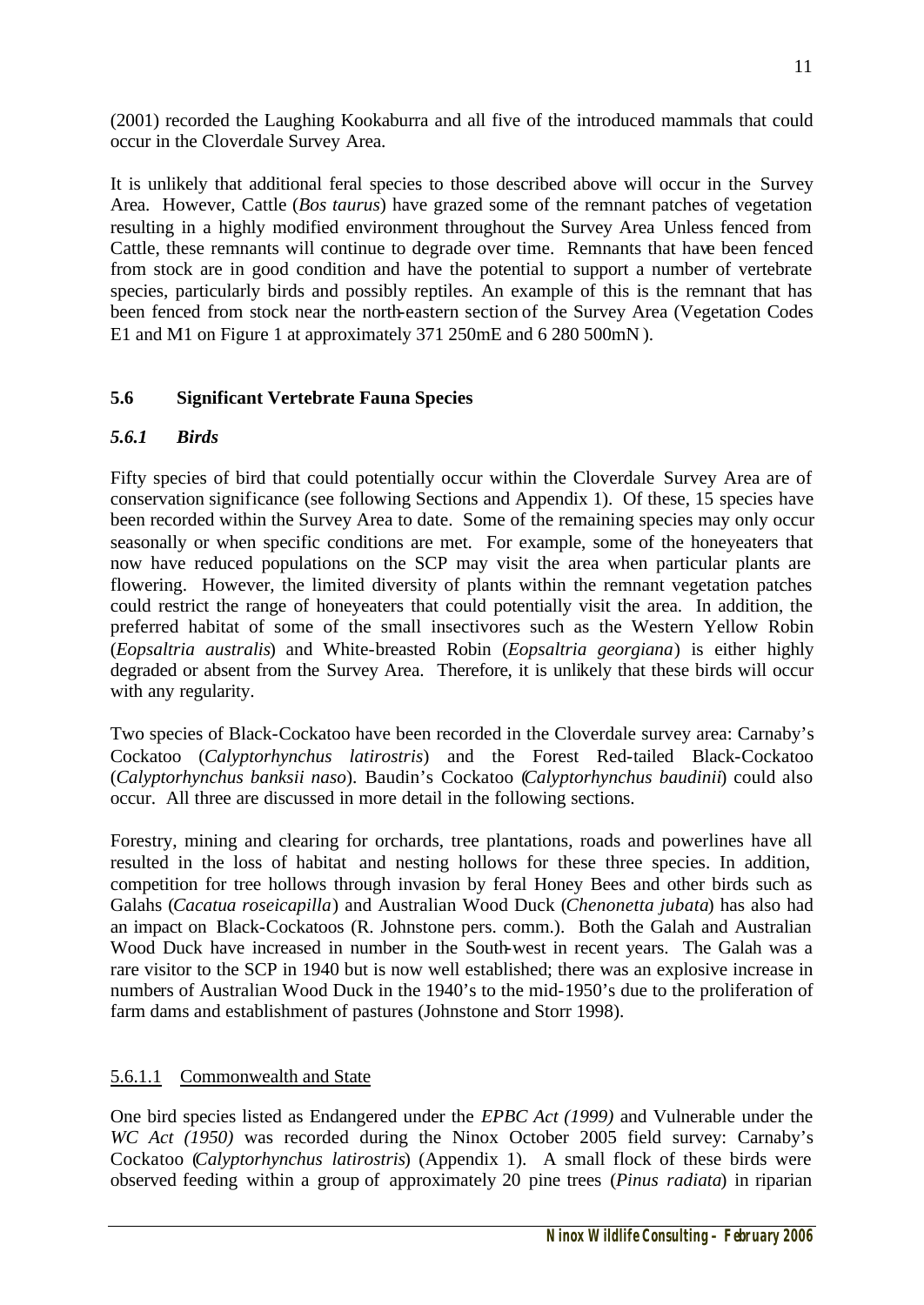vegetation adjacent to the Capel River at the north-eastern section of the Survey Area. While Cloverdale is not generally considered to be within the known breeding range of this species, as a result of changes to its preferred environmental conditions, the centre of gravity of this Black-Cockatoo's distribution has moved considerably south and west (Johnstone and Storr 1998) in recent years and, as a result, it is possible that nesting by this species could occur in the general Capel area. The main cause of decline of this species is thought to be widespread clearing of semi-arid sandplains and loss of nesting trees in the Wheatbelt. Clearing and subsequent land degradation has eliminated much of the coastal kwongan vegetation where this species prefers to spend much of its time in summer (Burbidge 2004). The proximity of nesting sites to feeding areas is of prime importance to this species. Burbidge (2004) states that because of clearing in the northern parts of the breeding range of Carnaby's Cockatoo, the distance between remaining nest sites and feeding areas in kwongan have become so great in some areas that chicks have starved.

Baudin's Cockatoo (*Calyptorhynchus baudinii*), which is listed as Endangered under the *EPBC (1999) Act* and Vulnerable under the *WC Act (1950)*, could also occur in the Cloverdale Survey Area. This species is known to breed in the deep South-west as far north as Lowden to the east of the Survey Area. Baudin's Black-Cockatoos are endemic to the south-west of Western Australia although generally believed to avoid the Swan Coastal Plain west of the Darling Range foothills. This species is thought to have declined greatly in the last 50 years, their slow rate of reproduction precluding them from replacing the large numbers being shot by orchardists (Johnstone and Storr 1998). Approximately one quarter of the original habitat of this species has been cleared for Agriculture (Burbidge 2004).

The Forest Red-tailed Black-cockatoo (*Calyptorhynchus banksii naso*) was observed during this current assessment flying over a degraded section of the Ludlow River (C1 Vegetation Code on Figure 1). This Black-cockatoo is listed as Vulnerable under the *WC Act (1950).* This cockatoo is more commonly seen in the Jarrah forest of the Darling Range although it will be observed in remnant Jarrah or Marri vegetation on the Darling Scarp and foothills. Johnstone and Storr (1998) state that the main impact on this species has been the destruction of forests with the subsequent loss of nesting and feeding resources.

While it is possible that some of the larger, mature eucalypts along the Capel and Ludlow Rivers could contain hollows of suitable size for Black-cockatoo nesting, very little of this vegetation will be disturbed for mining. No trees with the potential to contain suitable cockatoo nesting hollows were noted within the areas containing mineral resources during this assessment.

Three birds listed on the China/Australia Migratory Bird Agreement (CAMBA): Great Egret (*Ardea alba*), Cattle Egret (*Ardea ibis*) and Glossy Ibis (*Plegadis falcinellus*); one bird listed on the Japan/Australia Migratory Bird Agreement (JAMBA): Rainbow Bee-eater (*Merops ornatus*); and one bird listed on both: Fork-tailed Swift (*Apus pacificus*); could occasionally be present in the Survey Area (Appendix 1). The two Egrets and Glossy Ibis use a variety of wetland habitats including flooded pastures, farm dams and drains and are unlikely to be affected by the loss of a relatively small area of pasture on the SSCP. The Fork-tailed Swift rarely lands in Australia but may be seen overhead, often ahead of storm fronts. The Rainbow Bee-eater, however, is known to breed in the South-west, excavating a nesting burrow into flat sandy ground or sand banks, wherever the sand is able to support a burrow. It is unlikely that these birds will nest in cleared paddocks and much of the area that will be disturbed by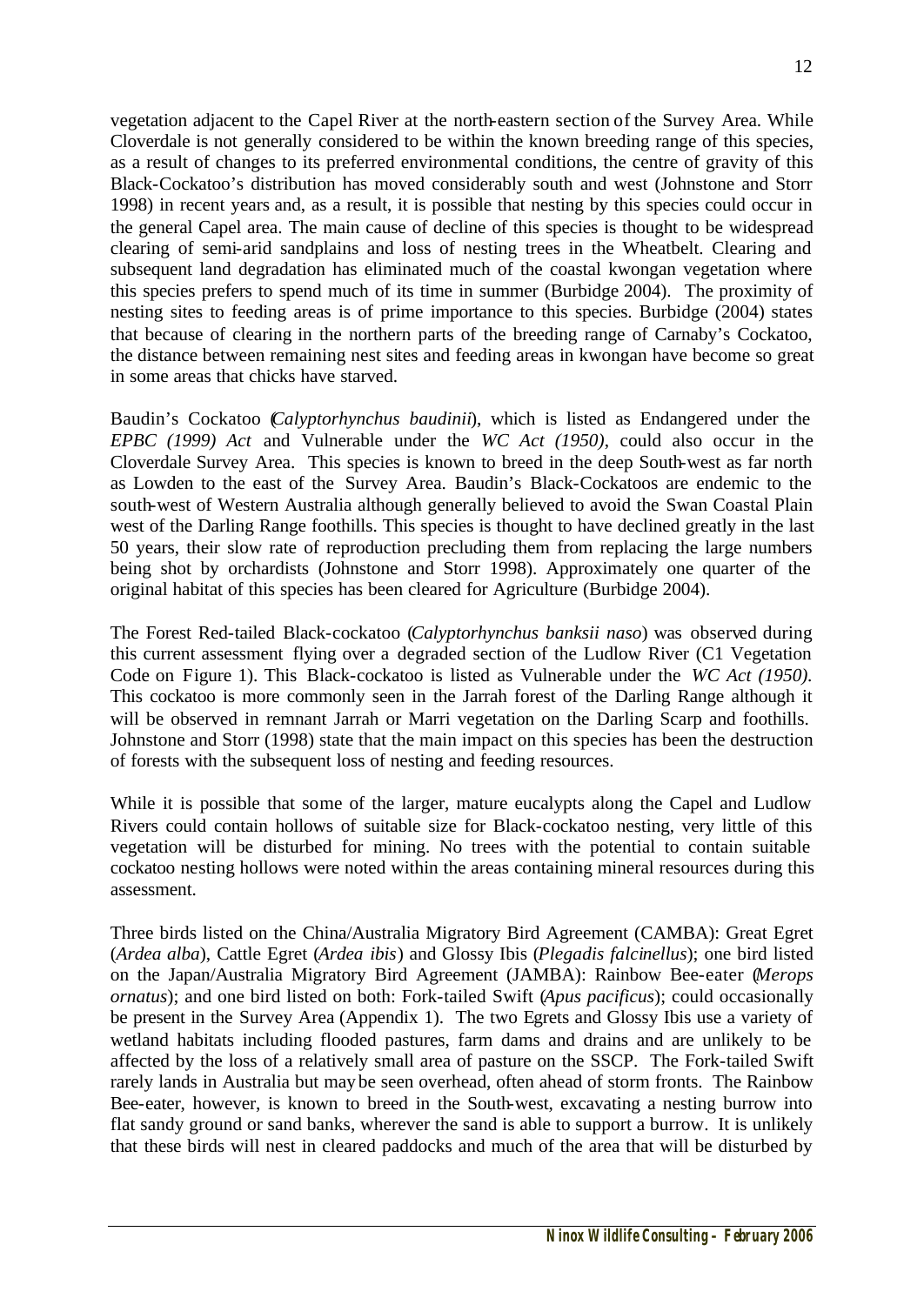mining is situated within these areas. Therefore it is unlikely that there will be any impact on these migratory birds.

The Peregrine Falcon (*Falco peregrinus*) which is listed as Other Specially Protected Fauna on the Western Australian *WC Act (1950)* could occur in the Survey Area. This bird of prey may be seen hunting for ducks or other prey over farmland and it has taken advantage of disused quarries along the Darling Scarp and in the Eastern Goldfields where it uses the ledges for roosting and nesting (personal observations).

## 5.6.1.2 CALM Priority List

None of the birds listed in Appendix 1 are listed on CALM's Priority Fauna list.

## 5.6.1.3 Other Significant Bird Species

Forty-one of the 126 bird species listed in Appendix 1 are either habitat specialists with a reduced distribution (RD) on the SCP or are wide-ranging species with reduced populations (RP) on the SCP (Government of Western Australia 2000). This includes many of the birds of prey (RP), a number of small insectivores such as the Splendid Fairy-wren (*Malurus splendens*) and various Thornbills (*Acanthiza* spp.) (RD) and a relatively large number of Honeyeaters (Family Meliphagidae) (RP). Most of these birds are common in the remainder of their geographic distribution but are reliant on the often fragmented and sometimes small remnant areas of native vegetation on the SCP.

Of the 41 species listed as RD or RP in Table 15 of Volume 2 of Bush Forever (Government of Western Australia 2000) nine of the former and five of the latter have been observed in the Survey Area during the two assessments (Appendix 1). These birds were mainly small insectivores such as three species of Thornbill (*Acanthiza* spp.), White-breasted Robin (*Eopsaltria georgiana)* and Golden Whistler (*Pachycephala pectoralis*); while only one of the significant Honeyeaters, the New Holland Honeyeater (*Phylidonyris novaehollandiae)*, has been observed during the site assessments.

### *5.6.2 Native Mammals*

Six species of native mammal that are of conservation significance could occur within the Cloverdale Survey Area and one, the Western Ringtail Possum (*Pseudocheirus occidentalis*), has been recorded (see following Sections and Appendix 1). While it is possible that species such as the Chuditch (*Dasyurus geoffroii*) may be present within the general area, it is unlikely that many of the small native mammals remain due to the long-term fragmentation and isolation of the remnant vegetation in the general area.

## 5.6.2.1 Commonwealth and Western Australia

The Western Ringtail Possum (*Pseudocheirus occidentalis*) is listed as Vulnerable under both the *EPBC Act (1999)* and the *WC Act (1950)*. The Western Ringtail Possum is endemic to the forests and woodlands of south-western Western Australia (Jones 1995). Once widely distributed throughout the south-western forests of Western Australia, since 1909 the pattern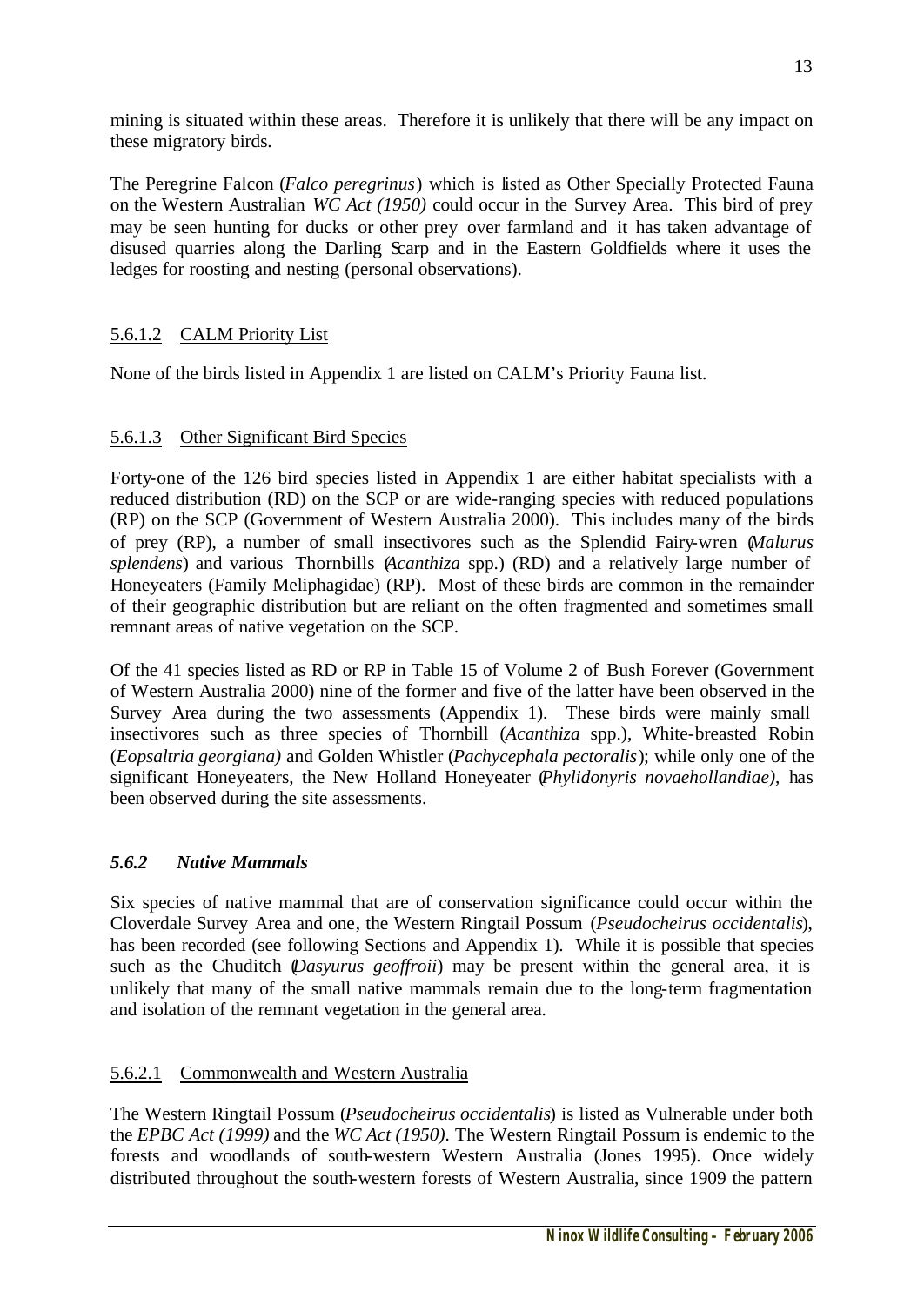of decline of this species has been patchy with local extinctions being most extensive in inland areas. Most populations are now restricted to near coastal areas of Peppermint (*Agonis flexuosa*) woodland and Tuart (*Eucalyptus gomphocephala*) forest with a Peppermint midstorey. However, small, sometimes isolated, populations may be found on the SSCP between Harvey and Busselton, particularly within riparian vegetation where Peppermint is a component of the understorey (Ninox unpublished data). The scats and dreys (nests) of this species are readily identifiable and a specific search to detect their presence within the Cloverdale Survey Area was undertaken. No fresh scats or dreys were located in the remnant vegetation although both were found in the cultivated garden surrounding a house within the Survey Area. This location will not be affected by development of the proposed Cloverdale Mineral Sands Mine.

While large amounts of Common Brushtail Possum scats were located in riverine vegetation (Vegetation Code C1 in Figure 1) along the Capel River, only two, relatively old, scats of the Western Ringtail Possum were found in this location. In the long-term, where these two species occur together and the former outnumber the latter, the larger Common Brushtail Possum is known to actively exclude the Western Ringtail Possum from such areas (B. Jones pers. comm.).

The Chuditch (*Dasyurus geoffroii*) is listed as Vulnerable on both the *EPBC (1999)* and *WC Act (1950)*. While this marsupial has been frequently captured in the Darling Range (Ninox Wildlife Consulting 2002, 2003), there are very few records from the SSCP. However, Chuditch have been captured at Gwindinup, south of Boyanup in recent years (M.J. Bamford pers. comm.). While not recorded in the Cloverdale Survey Area, Chuditch are known to persist in relatively disturbed areas (Ninox personal observations). However, the existing degree of clearing in the Cloverdale Survey Area might preclude this marsupial from being resident in the area.

The Quokka (*Setonix brachyurus*) is listed as Vulnerable on both the *EPBC (1999)* and *WC Act (1950)*. There has been a recent record (2002) of this species from the near coastal area approximately 15 km north of Capel (Western Australian Museum's Faunabase). Burbidge (2004) states that this species now lives only in the densest vegetation, often on the edge of swamps in forested areas. The major threats to this species on the Western Australian mainland are predation by the Red Fox and habitat degradation through inappropriate fire regimes (Burbidge 2004). However, the dense thickets of vegetation that this species requires are not present within the Cloverdale Survey Area, therefore it is unlikely that the Quokka is present.

## 5.6.2.2 CALM Priority List

No native mammal species shown on CALM's Priority Fauna list have been recorded in the Cloverdale Survey Area. Four species on that list could occur (Appendix 1). These species are listed below with details on their Priority listing.

<sup>w</sup> Priority 3: Wambenger (*Phascogale tapoatafa*) - in 1995 a specimen was located on the Ludlow-Hithergreen Rd approximately 12 km south of the Cloverdale Survey Area (Western Australian Museum Faunabase). Scats that could possibly be attributed to this species were located during an assessment of the Yoganup West Survey Area (Ninox Wildlife Consulting 2002). The Wambenger has been captured at Gwindinup, south of Boyanup in recent years (MJ & MR Bamford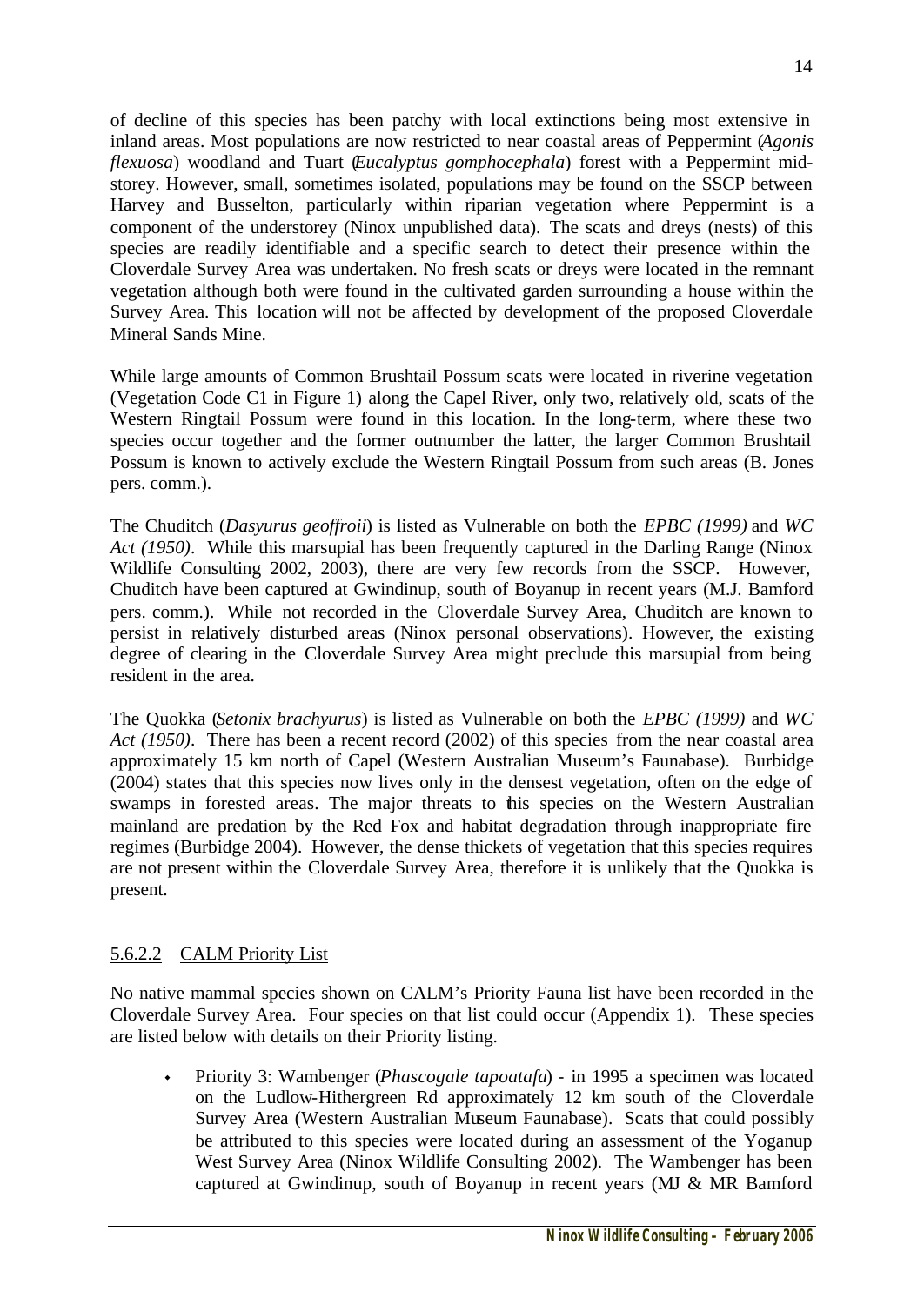Consulting Ecologists 2001). It is possible that this animal occurs in the remnant vegetation of the Survey Area wherever trees with suitable shelter hollows are present. The most likely areas are the riverine vegetation along the Capel and Ludlow Rivers (Vegetation Code C1 in Figure 1) where large eucalypts are present.

- <sup>w</sup> Priority 5: Southern Brown Bandicoot or Quenda (*Isoodon obesulus fusciventer*) while there are no recent records on the Western Australian Faunabase, CALM records indicate that this species has been recorded along a section of the Ludlow River within 5 km of the Survey Area. The Quenda has also been captured at Gwindinup, south of Boyanup in recent years (MJ & MR Bamford Consulting Ecologists 2001). As the Quenda can occur in highly disturbed areas where weeds such as Watsonia predominate, it is likely that it will occur within the Survey Area in any of the remnant vegetation within the survey area, most likely within the riverine vegetation along the Capel and Ludlow Rivers (Vegetation Code C1 in Figure 1). These animals create distinctive, conical diggings in the soil when foraging for food, but none were found during any of the site assessments conducted to date.
- <sup>w</sup> Priority 4: Western False Pipistrelle (*Falsistrellus mackenziei*) while this small bat has a widespread distribution in the South-west, it appears to be locally common in Karri (*Eucalyptus diversicolor*) forests (Start and McKenzie 1998). These authors also suggest that this bat may be more common than it appears from recent captures. As this species of bat may roost in tree hollows and hollow logs it is possible that they occur within the Survey Area.
- <sup>w</sup> Priority 4: Water Rat (*Hydromys chrysogaster*) there are no recent records of this large native rat from the southern SCP in the Western Australian Museum's Faunabase. The most recent record from the general area is an animal that was recorded from the Blackwood River near Balingup in 2002. Given the presence of riparian zones within the Cloverdale Survey Area it is possible that the Water Rat could occur. However, the degraded nature of these riparian areas limits that possibility.

### 5.6.2.3 Other Significant Native Mammal Species

The Government of Western Australia (2000) states that at least 33 native mammals once occurred on the SCP. Only 18 were recorded during 1978 and subsequent work on the SCP. It is also stated that there has been further decline in the last 20 years and the work discussed in Section 5.2 confirms the depauperate state of small native mammal species on the SCP. Therefore, it can be said that all native mammals remaining in these areas are of significance.

## *5.6.3 Amphibians*

None of the frogs recorded or predicted to occur in the general area or within the Cloverdale Survey Area are listed on any of the Government rare, threatened or vulnerable species lists.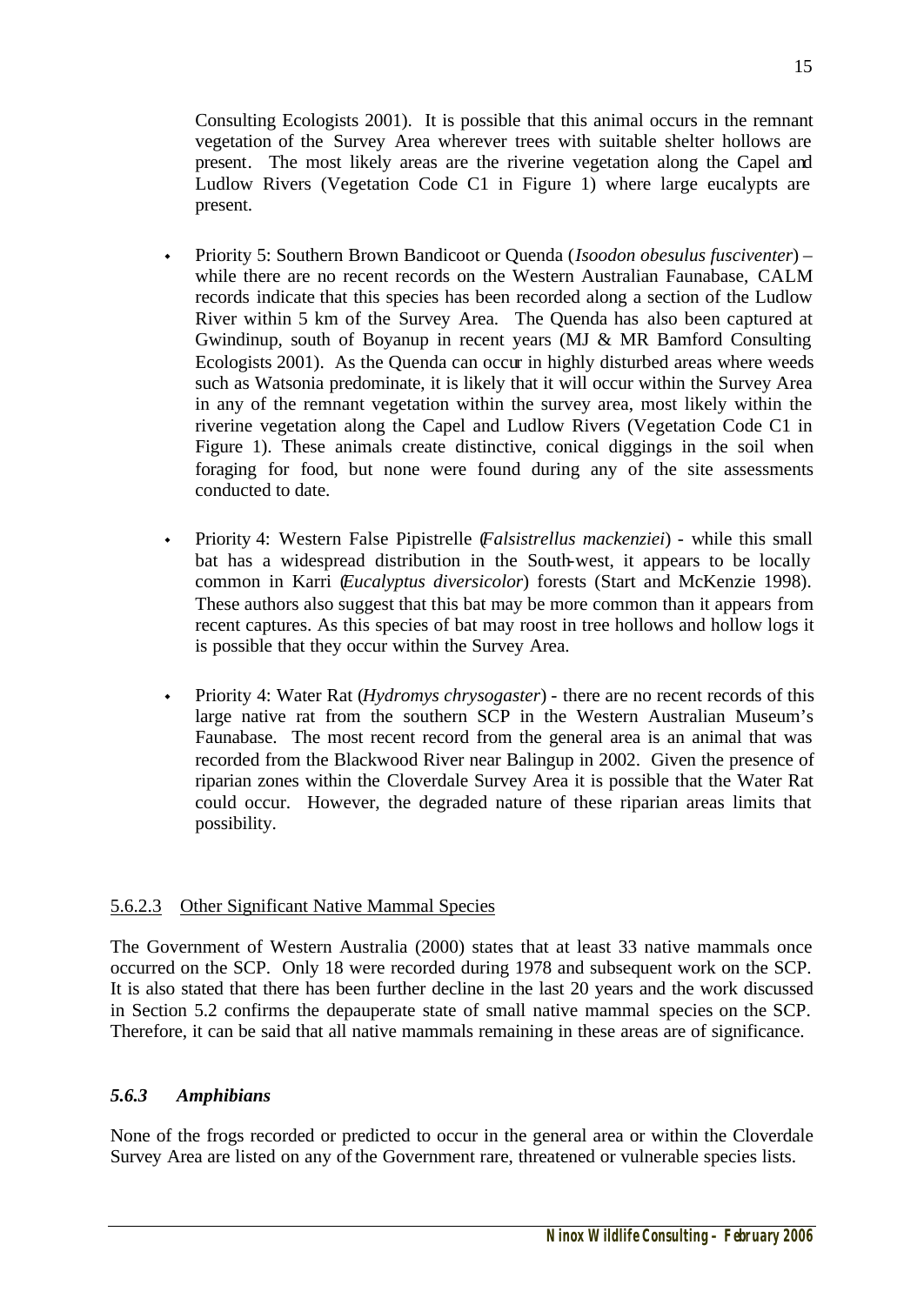## *5.6.4 Reptiles*

Only one reptile that could potentially occur in the Survey Area, the Carpet Python (*Morelia spilota imbricata*) is listed on any rare, threatened or vulnerable species list. This python is shown as Other Specially Protected Fauna on the *WC Act (1950*). There are no recent records of this species in the general area of Cloverdale. Given the level of existing clearing and relative isolation of much of the remnant vegetation in the general area, the likelihood of this python actually occurring in the Survey Area is minimal.

## **5.7 Fauna Habitats**

Although approximately 3 ha of native vegetation in the vicinity of the Ludlow River and 2 ha of plantation will be cleared, none of the fauna habitats that are in good condition will be directly impacted by development of a mine. There is no connection between these remnant vegetation areas therefore, their value as part of an ecological linkage is minimal. However, they are likely to support a range of resident species, mainly birds and reptiles, and, in an area that has been substantially cleared for various land uses, their value as a fauna refuge is likely to be high. This is particularly the case with the remnant patch at approximately 371 250mE and 6 280 500mN which is in very good overall condition (Vegetation Codes E1 and M1 on Figure 1). While small and isolated, this area has been fenced for a long period of time and has a wide range of flowering shrubs in the understorey with relatively few weed species. The number of bird species within this area was high by comparison with all of the other areas visited during this assessment with 25 observed in a relatively short period of time. This compares with 12 species recorded in the vegetation along the Capel River and 17 along the Ludlow River. The vegetation along both of these rivers has been significantly modified by past grazing activities (Mattiske Consulting Pty Ltd 2005) although the large eucalypts may provide a range of hollows suitable for shelter for a range of small animals including bats. However, only 3 ha of vegetation along the Ludlow River will be disturbed by mining and this vegetation has little in the way of understorey with the result that its significance to vertebrate fauna is diminished.

### **5.8 Ecological Linkages**

While south and west of the Capel River, the remnant vegetation of the Cloverdale Survey Area does not form part of the Capel River Ecological Linkage as shown in EPA (2003). Some vegetated sections of the Ludlow River also pass through the Survey Area and, while 3 ha of this will be cleared, there is no link with any significant remnant vegetation in the eastern sections of the river. As discussed in Mattiske Consulting Pty Ltd (2005) however, there is a need to maintain these riverine communities in these areas as they provide significant values for fauna (mainly birds) as corridors for movement.

## **6 CONCLUSIONS**

Much of the Cloverdale Survey Area and surrounds is cleared grazing land. Therefore the remaining remnant vegetation patches are likely to be of significance to a range of animal species, in particular, breeding birds and small reptiles. As a result of the level of clearing within the Greater Bunbury Region, these small, and in some cases degraded, areas of native vegetation, may be of greater importance to a range of animals than their size and condition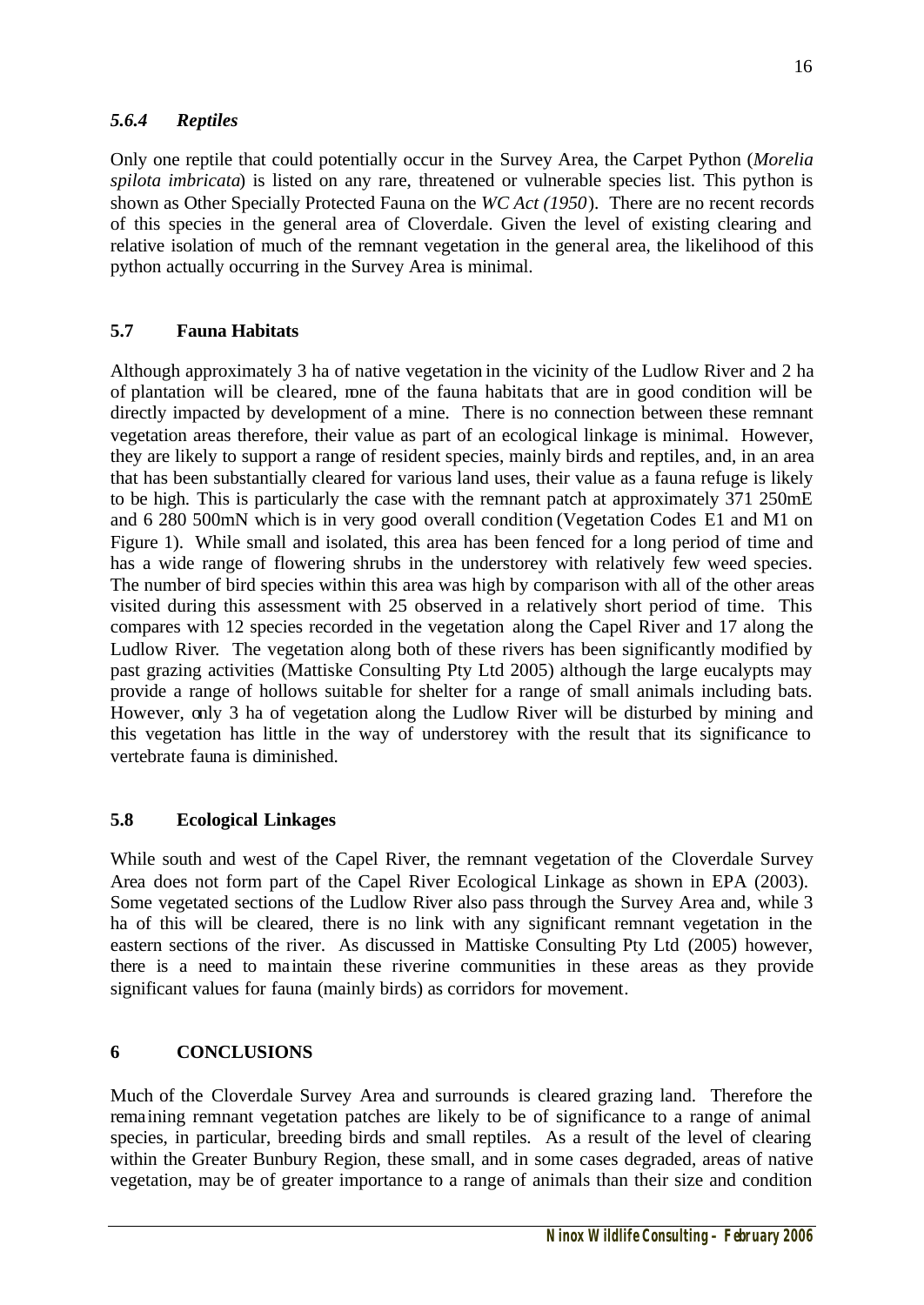suggest. However, very little of this remnant vegetation will be cleared for development of a mine, therefore, there is likely to be minimal impact on the vertebrate fauna species that are known or predicted to occur in the Cloverdale Survey Area.

## **7 RECOMMENDATIONS**

While much of the Cloverdale Survey Area is cleared it is recommended that the remnant vegetation that has been fenced from stock and is in good condition is protected from any impact from mining and associated activities. In the current planning, this area will not experience any direct disturbance.

Where clearing of vegetation is unavoidable, mitigation measures could include, but not be limited to, additional fencing of remnant vegetation, particularly along creeklines and rivers, to prevent grazing by stock and allow some regeneration of understorey plants. Some weed control may be required to ensure that native shrubs and ground covers provide appropriate habitat for vertebrate fauna.

## **8 PARTICIPANTS**

This assessment of the vertebrate fauna and their habitats was conducted by Ninox Wildlife Consulting principal Jan Henry.

\_\_\_\_\_\_\_\_\_\_\_\_\_\_\_\_\_\_\_\_\_\_\_\_\_\_\_\_\_\_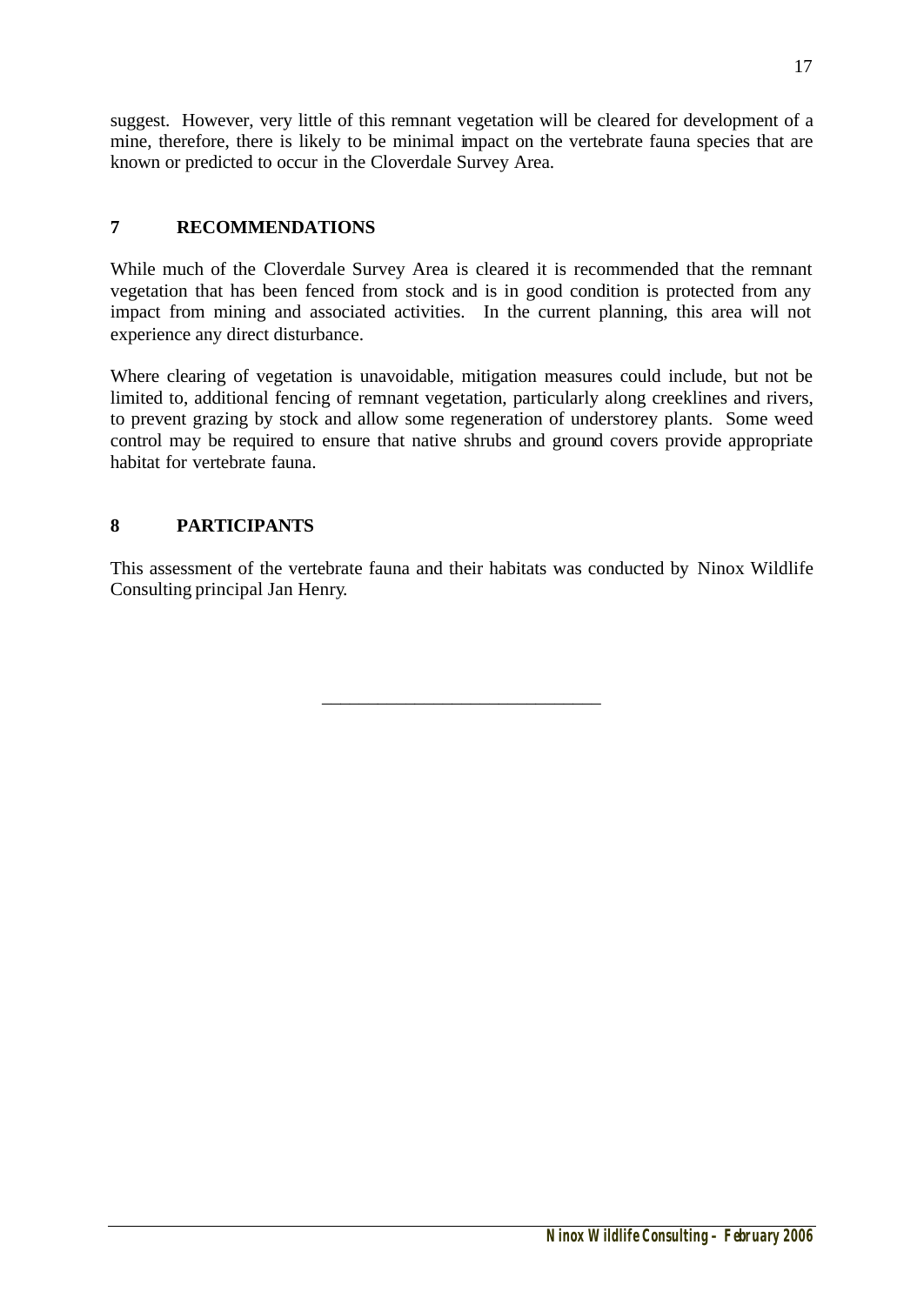#### **9 REFERENCES**

- Barrett G Silcocks A Barry S Cunningham R & Poulter R 2003 *The new atlas of Australian birds.* Birds Australia, Victoria.
- Burbidge AA 2004 *Threatened animals of Western Australia.* Department of Conservation and Land Management.
- Bush B Maryan B Browne-Cooper R & Robinson D 1995 *A guide to the reptiles and frogs of the Perth region*. University of Western Australia Press, Nedlands, W.A.
- Churchill, S. (1998). *Australia Bats*. New Holland Publishers (Australia) Pty Ltd.
- Cogger, H.G. (1992). *Reptiles and amphibians of Australia.* Reed Books, Chatswood, NSW, Australia.
- Dunlop JN & Associates & Ninox Wildlife Consulting 1987 *A Fauna Assessment of Four Water Supply Sources in the Darling Ranges.* Report to the Water Authority of Western Australia.
- Environmental Protection Authority 2003 *Greater Bunbury Region Scheme. Western Australian Planning Commission. Report and recommendations of the Environmental Protection Authority. Bulletin No1108.* Environmental Protection Authority, Perth Western Australia.
- Environmental Protection Authority 2004 *Guidance for the Assessment of Environmental Factors in accordance with the Environmental Protection Act 1986 Terrestrial Fauna Surveys for Environmental Impact Assessment in Western Australia No. 56.* Environmental Protection Authority, Perth Western Australia.
- GHD Pty Ltd 2005. Cloverdale Project. Vegetation, Flora and Fauna Investigations. Unpublished report prepared for Iluka Resources Ltd.
- Government of Western Australia 2000 *Bush Forever. Volume 2. Directory of Bush Forever Sites*. Government of Western Australia.
- Johnstone RE & Storr GM 1998 *Handbook of Western Australian Birds Volume 1 Nonpasserines (Emu to Dollarbird).* Western Australian Museum.
- Johnstone RE & Storr GM 2004 *Handbook of Western Australian Birds Volume I1 - Passerines (Blue-winged Pitta to Goldfinch).* Western Australian Museum.
- Jones, B. 1995 Western Ringtail Possum. In R. Strahan (Ed.) *The Mammals of Australia*. Australian Museum and Reed Books. Chatswood, NSW.
- Mattiske Consulting Pty Ltd 2006. *Flora and Vegetation Assessment of Cloverdale Lease Area.* Report prepared for Iluka Resources Limited, January 2006.
- MJ & MR Bamford Consulting Ecologists 2001. Fauna survey of the Ludlow mining lease; 2001. Final Report. Unpublished report prepared for Cable Sands (WA) Pty Ltd.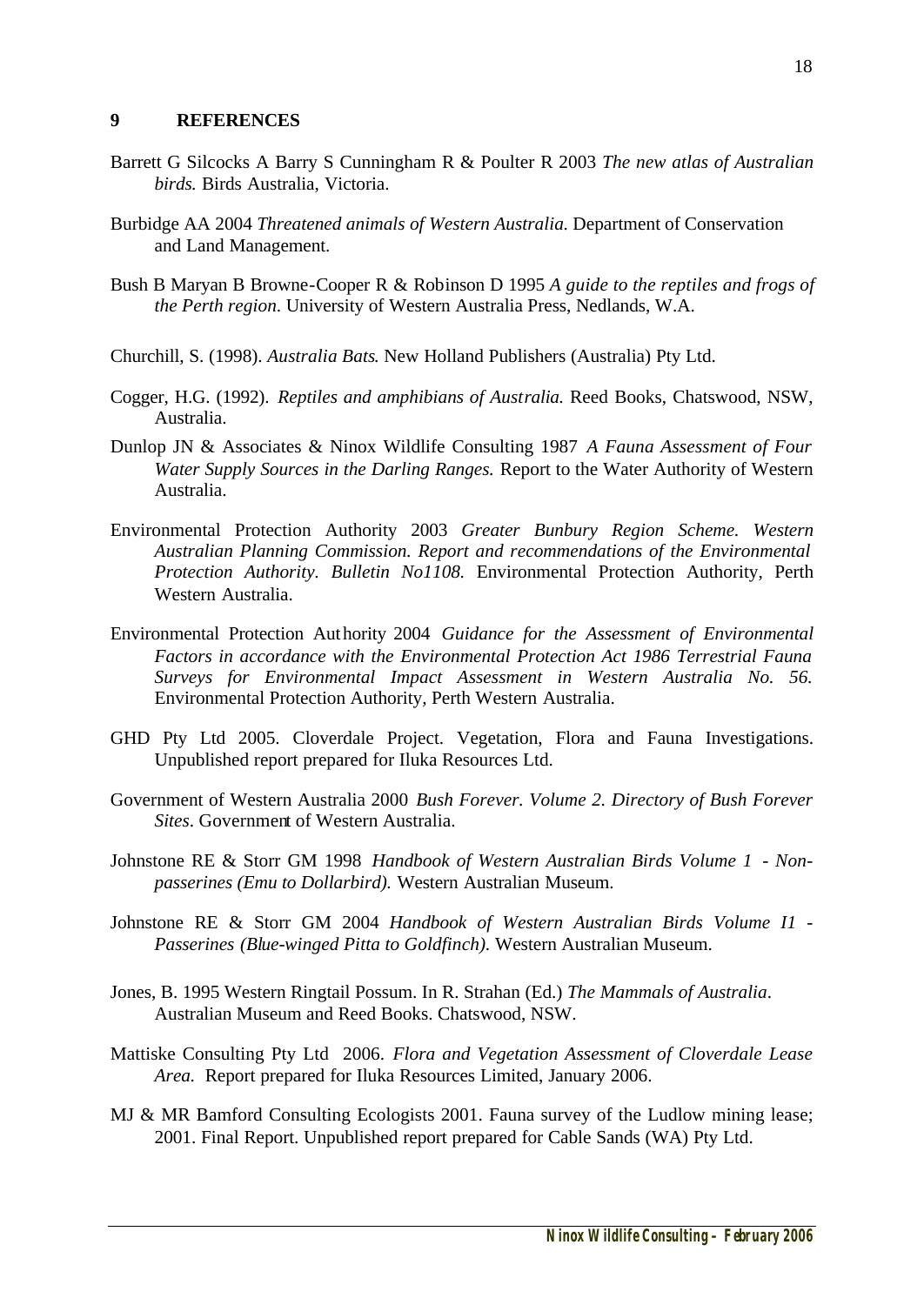#### **REFERENCES – Continued.**

- Ninox Wildlife Consulting 1996 *Vertebrate and Invertebrate Fauna Studies. Spring 1994 and Autumn 1995*. Internal report to Worsley Alumina Pty Ltd.
- Ninox Wildlife Consulting (2002). *Vertebrate Fauna Habitat Assessment #2, Yoganup West, near Capel Western Australia.* Unpublished report prepared for Iluka Resources Ltd.
- Ninox Wildlife Consulting 2003. *The vertebrate fauna of the Boddington Gold Mine.*  Unpublished report to the BGM Management Company Pty Ltd.
- Ninox Wildlife Consulting 2004. *A Vertebrate Fauna Survey of the Overland Conveyor Corridor between the Boddington Bauxite Mine and Refinery Lease Area near Collie, Western Australia.* Internal report to Worsley Alumina Pty Ltd.
- Start AN & McKenzie NL 1998. Western False Pipistrelle *Falsistrellus mackenziei*. In: Strahan, R. (ed) (1998). *The Mammals of Australia. The National Photographic Index of Australian Wildlife.* Australian Museum / Reed New Holland. New Holland Publishers Pty Ltd.
- Storr GM 1991 Birds of the South-West Division of Western Australia. *Rec. West. Aust. Mus.* Suppl. No. 35.
- Storr GM & Johnstone RE 1988 Birds of the Swan Coastal Plain and adjacent seas and islands. *Rec. West. Aust. Mus.* Suppl. No. 28.
- Strahan, R. (ed) (1998). *The Mammals of Australia. The National Photographic Index of Australian Wildlife.* Australian Museum / Reed New Holland. New Holland Publishers Pty Ltd.
- Tyler, M.J., Smith, L.A. & Johnstone, R.E. (2000). *Frogs of Western Australia.* West. Aust. Mus. Perth.
- Wilson, S.K. & Swann, G. (2003). *A complete guide to reptiles of Australia.* Reed New Holland, Australia.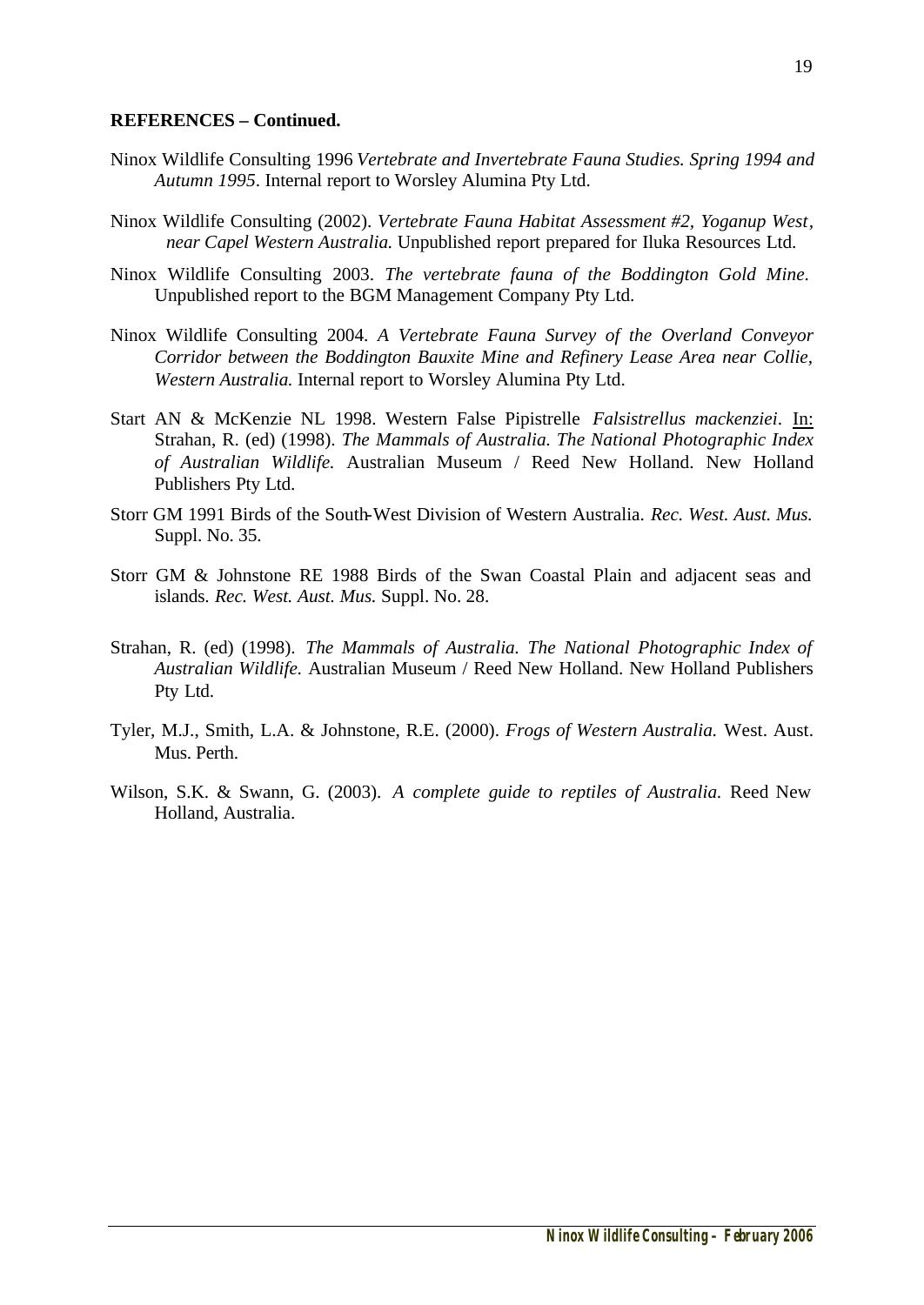#### *APPENDIX 1 List of vertebrate fauna species recorded or predicted to occur in the various habitats of the Cloverdale Mineral Sands Survey Area.*

#### Key

| Data sources |                                                            |
|--------------|------------------------------------------------------------|
|              | $WAM =$ Western Australian Museum database                 |
|              | $10\&12/02 =$ Ninox Survey of Yoganup West                 |
| 3/05         | $=$ GHD field survey                                       |
| 10/05        | $=$ Ninox field survey                                     |
|              | (Those left blank indicate species distribution maps only) |

Conservation Status - Western Australia

| CR |  |  | Critically Endangered under the Wildlife Conservation Act 1950 |  |
|----|--|--|----------------------------------------------------------------|--|
|    |  |  |                                                                |  |

- VU = Vulnerable under the *Wildlife Conservation Act 1950*
- OP = Other Specially Protected Fauna under the *Wildlife Conservation Act 1950*
- P# = Listed under CALM's Priority Fauna list

Conservation Status - Commonwealth

|  |  |  | Vulnerable under the <i>EPBC Act</i> 1999 |                                    |
|--|--|--|-------------------------------------------|------------------------------------|
|  |  |  | $\sim$ $\sim$ $\sim$ $\sim$               | $\rightarrow$ $\sim$ $\sim$ $\sim$ |

- E = Endangered under the *EPBC Act 1999*
- $J = JAMBA$  treaty
- $C = CAMBA$  treaty

Significant Bird Species (Table 15 Bush Forever Vol. 2)

- 
- $RD$  = Habitat specialists with a reduced distribution on the Swan Coastal Plain<br>RP = Wide-ranging species with reduced populations on the Swan Coastal Pla
	- = Wide-ranging species with reduced populations on the Swan Coastal Plain locally extinct

|                             |                              | <b>Status</b> | Lit.<br>Rev. | <b>WAM</b> | 10&12<br>/02 | 3/05 | 10/05 |
|-----------------------------|------------------------------|---------------|--------------|------------|--------------|------|-------|
| <b>BIRDS</b>                |                              |               |              |            |              |      |       |
| <b>CASUARIIDAE</b>          |                              |               |              |            |              |      |       |
| Dromaius noveahollandiae    | Emu                          | RP            |              |            |              | X    |       |
| <b>PHASIANIDAE</b>          |                              |               |              |            |              |      |       |
| Coturnix pectoralis         | Stubble Quail                |               |              |            |              |      |       |
| <b>ANATIDAE</b>             |                              |               |              |            |              |      |       |
| Cygnus atratus              | <b>Black Swan</b>            |               |              |            |              | X    |       |
| Tadorna tadornoides         | <b>Australian Shelduck</b>   |               | X            |            | X            | X    |       |
| Chenonetta jubata           | <b>Australian Wood Duck</b>  |               |              |            | X            | X    | X     |
| Anas gracilis               | Grey Teal                    |               |              | X          | X            | X    |       |
| Anas superciliosa           | Pacific Black Duck           |               |              |            |              |      |       |
| <b>PODICIPEDIDAE</b>        |                              |               |              |            |              |      |       |
| Tachybaptus novaehollandiae | Australasian Grebe           |               |              | X          |              |      |       |
| PHALACROCORACIDAE           |                              |               |              |            |              |      |       |
| Phalacrocorax sulcirostris  | Little Black Cormorant       |               |              |            |              |      |       |
| Phalacrocorax melanoleucos  | Little Pied Cormorant        |               |              |            |              |      |       |
| <b>ARDEIDAE</b>             |                              |               |              |            |              |      |       |
| Ardea pacifica              | White-necked Heron           |               |              |            | X            |      | X     |
| Ardea novaehollandiae       | White-faced Heron            |               |              |            | X            | X    | X     |
| Ardea alba                  | <b>Great Egret</b>           | $\mathcal{C}$ |              | X          |              |      |       |
| Ardea garzetta              | Little Egret                 |               |              |            |              |      |       |
| Ardea ibis                  | <b>Cattle Egret</b>          | $\mathbf C$   |              |            |              |      |       |
| Nycticorax caledonicus      | Rufous Night Heron           | RP            |              | X          |              |      |       |
| <b>THRESKIORNITHIDAE</b>    |                              |               |              |            |              |      |       |
| Plegadis falcinellus        | Glossy Ibis                  | $\mathcal{C}$ |              |            |              |      |       |
| Threskiornis molucca        | <b>Australian White Ibis</b> |               |              |            |              |      |       |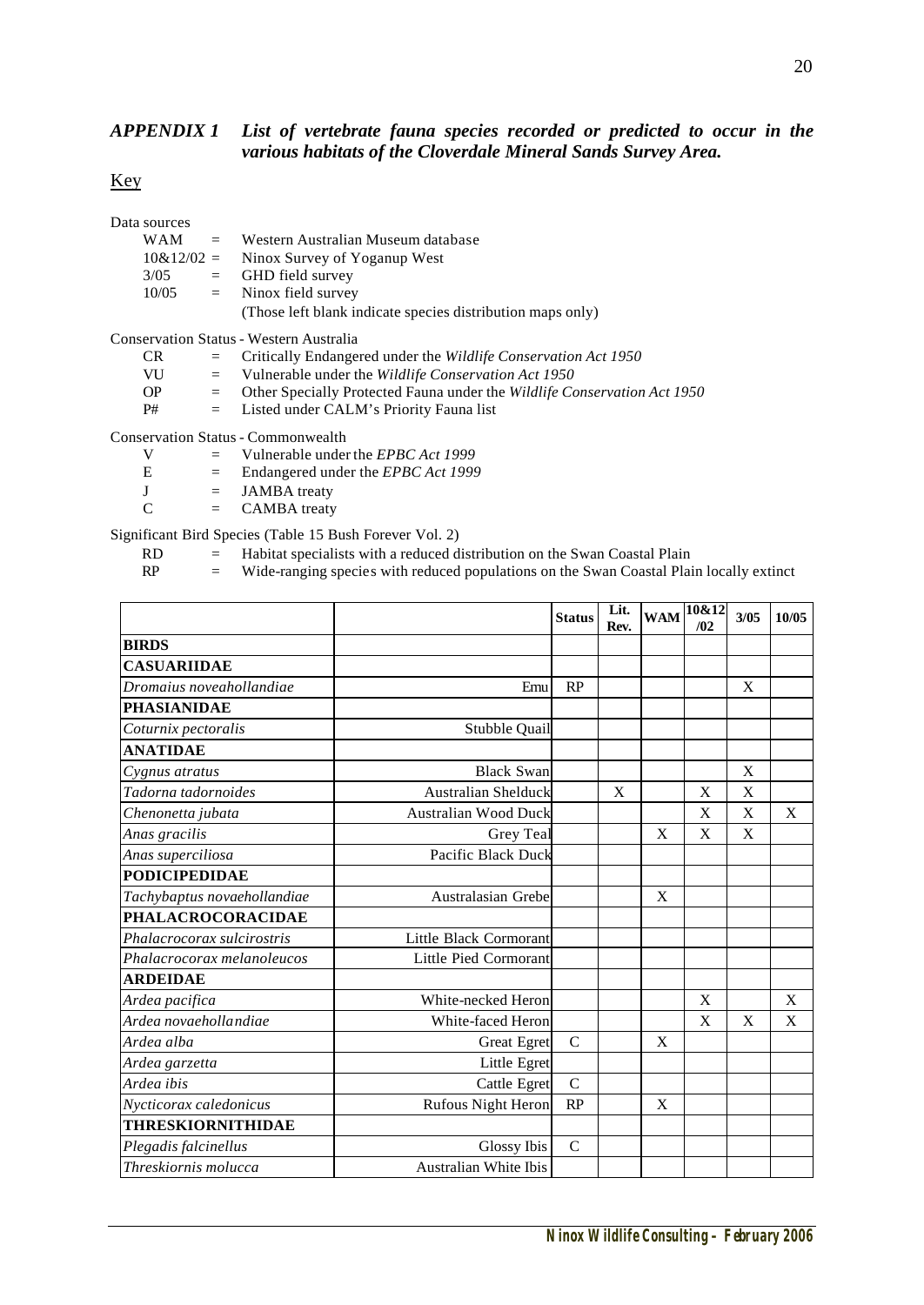|                                     |                                            | <b>Status</b> | Lit.        | <b>WAM</b>  | 10&12       | 3/05         | 10/05       |
|-------------------------------------|--------------------------------------------|---------------|-------------|-------------|-------------|--------------|-------------|
|                                     | Straw-necked Ibis                          |               | Rev.        |             | /02<br>X    | $\mathbf X$  | X           |
| Threskiornis spinicollis            |                                            |               |             |             |             |              |             |
| Platalea regia<br>Platalea flavipes | Royal Spoonbill<br>Yellow-billed Spoonbill |               |             |             |             |              |             |
| <b>ACCIPITRIDAE</b>                 |                                            |               |             |             |             |              |             |
| Elanus caeruleus                    | <b>Black-shouldered Kite</b>               |               |             |             |             |              |             |
| Hamirostra isura                    | Square-tailed Kite                         | RP            |             |             |             |              |             |
| Haliastur sphenurus                 | Whistling Kite                             | RP            | X           |             | X           |              |             |
| Accipiter fasciatus                 | <b>Brown Goshawk</b>                       | RP            | $\mathbf X$ | $\mathbf X$ |             |              |             |
| Accipiter cirrhocephalus            | Collared Sparrowhawk                       | RP            | X           |             |             |              |             |
| Aquila morphnoides                  | Little Eagle                               | RP            | X           |             |             |              |             |
| Aquila audax                        | Wedge-tailed Eagle                         | RP            | X           | X           |             | X            |             |
| Circus assimilis                    | <b>Spotted Harrier</b>                     |               |             |             |             |              |             |
| Circus approximans                  | Swamp Harrier                              |               |             | X           |             |              |             |
| <b>FALCONIDAE</b>                   |                                            |               |             |             |             |              |             |
| Falco berigora                      | <b>Brown Falcon</b>                        | RP            | X           |             |             |              |             |
| Falco cenchroides                   | Australian Kestrel                         |               |             | X           | X           |              |             |
| Falco longipennis                   | Australian Hobby                           |               |             |             |             |              |             |
| Falco peregrinus                    | Peregrine Falcon OP/RP                     |               |             |             |             |              |             |
| <b>TURNICIDAE</b>                   |                                            |               |             |             |             |              |             |
| Turnix varia                        | Painted Button-quail                       | RP            |             |             |             |              |             |
| <b>RALLIDAE</b>                     |                                            |               |             |             |             |              |             |
| Porphyrio porphyrio                 | Purple Swamphen                            |               |             | X           |             |              |             |
| Gallinula ventralis                 | Black-tailed Native-hen                    |               |             |             |             |              |             |
| Gallinula tenebrosa                 | Dusky Moorhen                              | RD            |             |             |             |              |             |
| Fulica atra                         | Eurasian Coot                              |               |             |             |             |              |             |
| <b>CHARADRIIDAE</b>                 |                                            |               |             |             |             |              |             |
| Vanellus tricolor                   | <b>Banded Lapwing</b>                      |               |             | X           |             |              |             |
| Charadrius ruficapillus             | Red-capped Plover                          |               |             | X           |             |              |             |
| Charadrius melanops                 | <b>Black-fronted Dotterel</b>              |               |             |             |             |              |             |
| Erythrogonyus cinctus               | Red-kneed Dotterel                         |               |             |             |             |              |             |
| <b>COLUMBIDAE</b>                   |                                            |               |             |             |             |              |             |
| Phaps chalcoptera                   | Common Bronzewing RD                       |               | X           | $\mathbf X$ |             | $\mathbf{X}$ | $\mathbf X$ |
| Ocyphaps lophotes                   | <b>Crested Pigeon</b>                      |               |             |             | X           | $\mathbf X$  | X           |
| <b>PSITTACIDAE</b>                  |                                            |               |             |             |             |              |             |
| Calyptorhynchus banksii naso        | Forest Red-tailed Black-Cockatool          | VU            |             | X           | X           |              | X           |
| Calyptorhynchus latirostris         | Carnaby's Cockatoo E/VU                    |               | $\mathbf X$ | X           |             |              | X           |
| Calyptorhynchus baudinii            | Baudin's Cockatoo V/VU                     |               |             | $\mathbf X$ |             |              |             |
| Cacatua roseicapilla                | Galah                                      |               |             |             |             |              |             |
| Glossopsitta porphyrocephala        | Purple-crowned Lorikeet                    |               |             |             |             |              |             |
| Polytelis anthopeplus               | <b>Regent Parrot</b>                       |               | X           | $\mathbf X$ |             |              | X           |
| Platycercus zonarius                | Australian Ringneck                        |               | X           | $\mathbf X$ | $\mathbf X$ | $\mathbf X$  | $\mathbf X$ |
| Platycercus spurius                 | Red-capped Parrot                          |               | X           | $\mathbf X$ |             | X            | X           |
| Platycercus icterotis               | Western Rosella                            | RP            | X           | $\mathbf X$ |             |              | X           |
| Neophema elegans                    | <b>Elegant Parrot</b>                      |               |             | $\mathbf X$ | X           |              |             |
| <b>CUCULIDAE</b>                    |                                            |               |             |             |             |              |             |
| Cuculus pallidus                    | Pallid Cuckoo                              |               |             | $\mathbf X$ |             |              |             |
| Cacomantis flabelliformis           | Fan-tailed Cuckoo                          |               | $\mathbf X$ |             |             |              |             |
| Chrysococcyx basalis                | Horsfield's Bronze-Cuckoo                  |               |             |             |             |              |             |
| Chrysococcyx lucidus                | Shining Bronze-Cuckoo                      |               | $\mathbf X$ | $\mathbf X$ |             |              | X           |
| <b>STRIGIDAE</b>                    |                                            |               |             |             |             |              |             |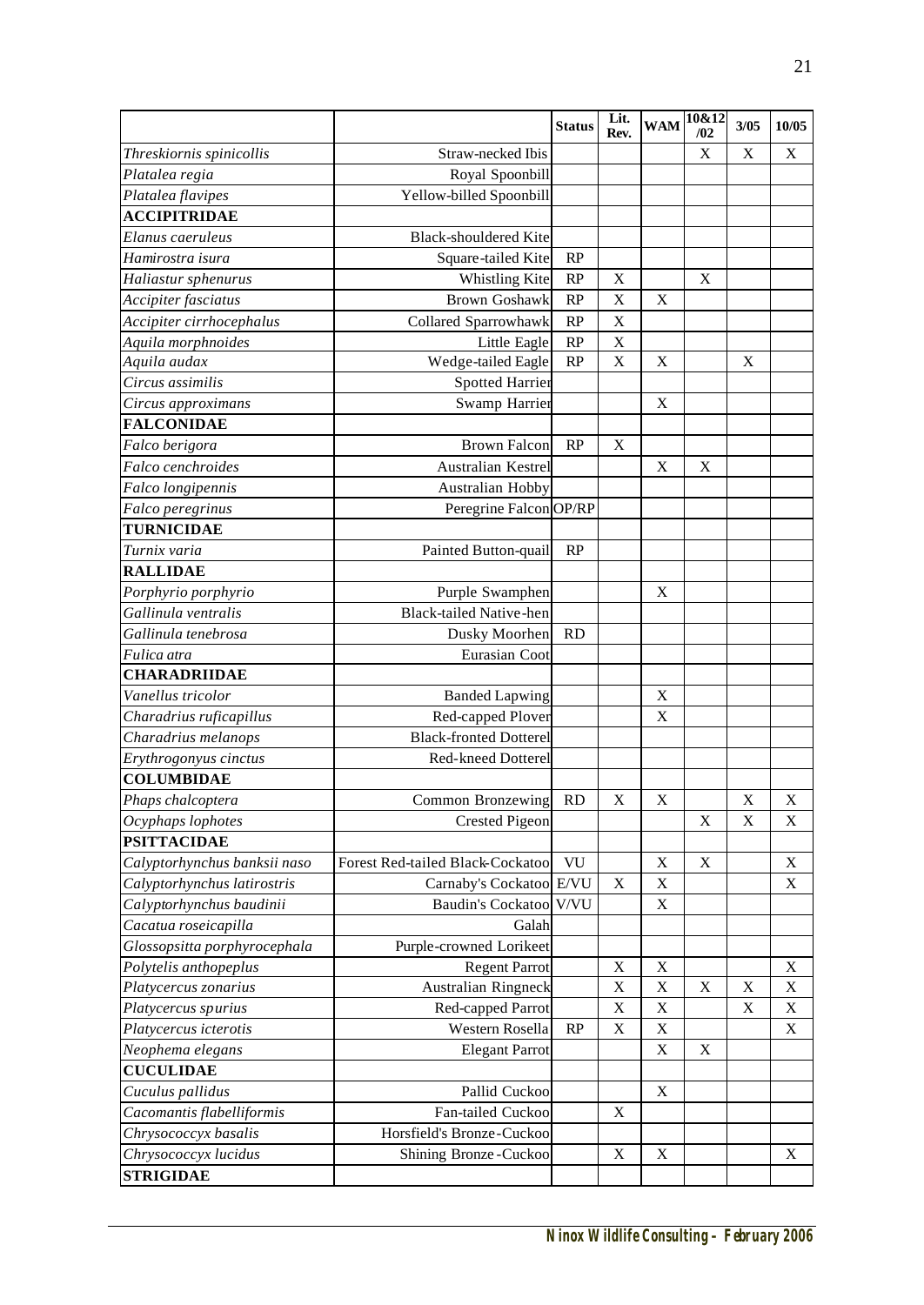|                                        |                                | <b>Status</b>           | Lit.<br>Rev. | <b>WAM</b>  | 10&12<br>/02 | 3/05        | 10/05       |
|----------------------------------------|--------------------------------|-------------------------|--------------|-------------|--------------|-------------|-------------|
| Ninox novaeseelandiae                  | Southern Boobook               |                         | $\mathbf X$  |             |              |             |             |
| <b>TYTONIDAE</b>                       |                                |                         |              |             |              |             |             |
| Tyto novaehallandiae                   | Masked Owl                     | RP                      |              | $\mathbf X$ |              |             |             |
| Tyto alba                              | Barn Owl                       |                         |              | $\mathbf X$ |              |             |             |
| <b>PODARGIDAE</b>                      |                                |                         |              |             |              |             |             |
| Podargus strigoides                    | Tawny Frogmouth                |                         | X            | $\mathbf X$ | X            |             |             |
| <b>AEGOTHELIDAE</b>                    |                                |                         |              |             |              |             |             |
| Aegotheles cristatus                   | Australian Owlet-nightjar      |                         |              | $\mathbf X$ |              |             |             |
| <b>APODIDAE</b>                        |                                |                         |              |             |              |             |             |
| Apus pacificus                         | Fork-tailed Swift              | ${\rm J/C}$             |              |             |              |             |             |
| <b>HALCYONIDAE</b>                     |                                |                         |              |             |              |             |             |
| Todiramphus sanctus                    | Sacred Kingfisher              |                         | X            |             | X            |             |             |
| <b>MEROPIDAE</b>                       |                                |                         |              |             |              |             |             |
|                                        | Rainbow Bee-eater              | J                       | X            |             | X            |             | Χ           |
| Merops ornatus<br><b>CLIMACTERIDAE</b> |                                |                         |              |             |              |             |             |
|                                        |                                | <b>RD</b>               |              | X           |              |             |             |
| Climacteris rufa<br><b>MALURIDAE</b>   | <b>Rufous Treecreeper</b>      |                         |              |             |              |             |             |
|                                        |                                |                         |              |             |              |             |             |
| Malurus splendens                      | Splendid Fairy-wren            | RD                      | X            | X           | X            | X           | X           |
| Stipiturus malachurus                  | Southern Emu - wren            | <b>RD</b>               |              | X           |              |             |             |
| <b>PARDALOTIDAE</b>                    |                                |                         |              |             |              |             |             |
| Pardalotus punctatus                   | <b>Spotted Pardalote</b>       |                         | $\mathbf X$  | X           |              |             | X           |
| Pardalotus striatus                    | <b>Striated Pardalote</b>      |                         | Χ            | X           | X            |             | X           |
| <b>ACANTHIZIDAE</b>                    |                                |                         |              |             |              |             |             |
| Sericornis frontalis                   | White-browed Scrubwren         | <b>RD</b>               | X            | X           |              | X           | X           |
| Smicrornis brevirostris                | Weebill                        | <b>RD</b>               | $\mathbf X$  |             | $\mathbf X$  | $\mathbf X$ |             |
| Gerygone fusca                         | Western Gerygone               |                         | $\mathbf X$  | $\mathbf X$ | $\mathbf X$  | X           | X           |
| Acanthiza apicalis                     | <b>Broad-tailed Thornbill</b>  | RD                      | X            |             | X            |             | $\mathbf X$ |
| Acanthizia inornata                    | Western Thornbill              | <b>RD</b>               |              |             | X            |             |             |
| Acanthizia chrysorrhoa                 | Yellow-rumped Thornbill        | RD                      | $\mathbf X$  | $\mathbf X$ | X            | $\mathbf X$ | $\mathbf X$ |
| <b>MELIPHAGIDAE</b>                    |                                |                         |              |             |              |             |             |
| Lichmera indistincta                   | <b>Brown Honeyeater</b>        |                         | X            |             | $\mathbf X$  |             | X           |
| Lichenostomus virescens                | <b>Singing Honeyeater</b>      |                         |              | X           |              |             |             |
| Lichenostomus ornatus                  | Yellow-plumed Honeyeater       | RD                      |              |             |              |             |             |
| Melithreptus brevirostris              | <b>Brown-headed Honeyeater</b> |                         |              |             |              |             |             |
| Melithreptus chloropsis                | Western White-naped Honeyeater | RP                      |              |             |              |             |             |
| Phylidonyris novaehollandiae           | New Holland Honeyeater         | RP                      |              | X           | X            | X           | X           |
| Phylidonyris nigra                     | White-cheeked Honeyeater       | RP                      |              |             |              |             |             |
| Phylidonyris melanops                  | Tawny-crowned Honeyeater       | RP                      |              |             |              |             |             |
| Acanthorhynchus superciliosus          | Western Spinebill              |                         | X            |             |              |             |             |
| Manorina flavigula                     | Yellow-throated Miner          | RP                      |              |             |              |             |             |
| Anthochaera lunulata                   | Western Little Wattlebird      | RP                      |              |             |              |             |             |
| Anthochaera carunculata                | Red Wattlebird                 |                         | $\mathbf X$  | $\mathbf X$ | X            | $\mathbf X$ | X           |
| Ephthianura albifrons                  | White-fronted Chat             |                         |              |             |              |             |             |
| <b>PETROICIDAE</b>                     |                                |                         |              |             |              |             |             |
| Petroica multicolor                    | Scarlet Robin                  | <b>RD</b>               | $\mathbf X$  | X           |              |             |             |
| Petroica goodenovii                    | Red-capped Robin               |                         |              |             |              |             |             |
| Petroica cucullata                     | Hooded Robin                   | $\mathbb{R}\mathcal{D}$ |              |             |              |             |             |
| Eopsaltria australis                   | Yellow Robin                   | RD                      |              | X           |              |             |             |
| Eopsaltria georgiana                   | White-breasted Robin           | <b>RD</b>               |              |             |              | $\mathbf X$ |             |
| <b>NEOSITTIDAE</b>                     |                                |                         |              |             |              |             |             |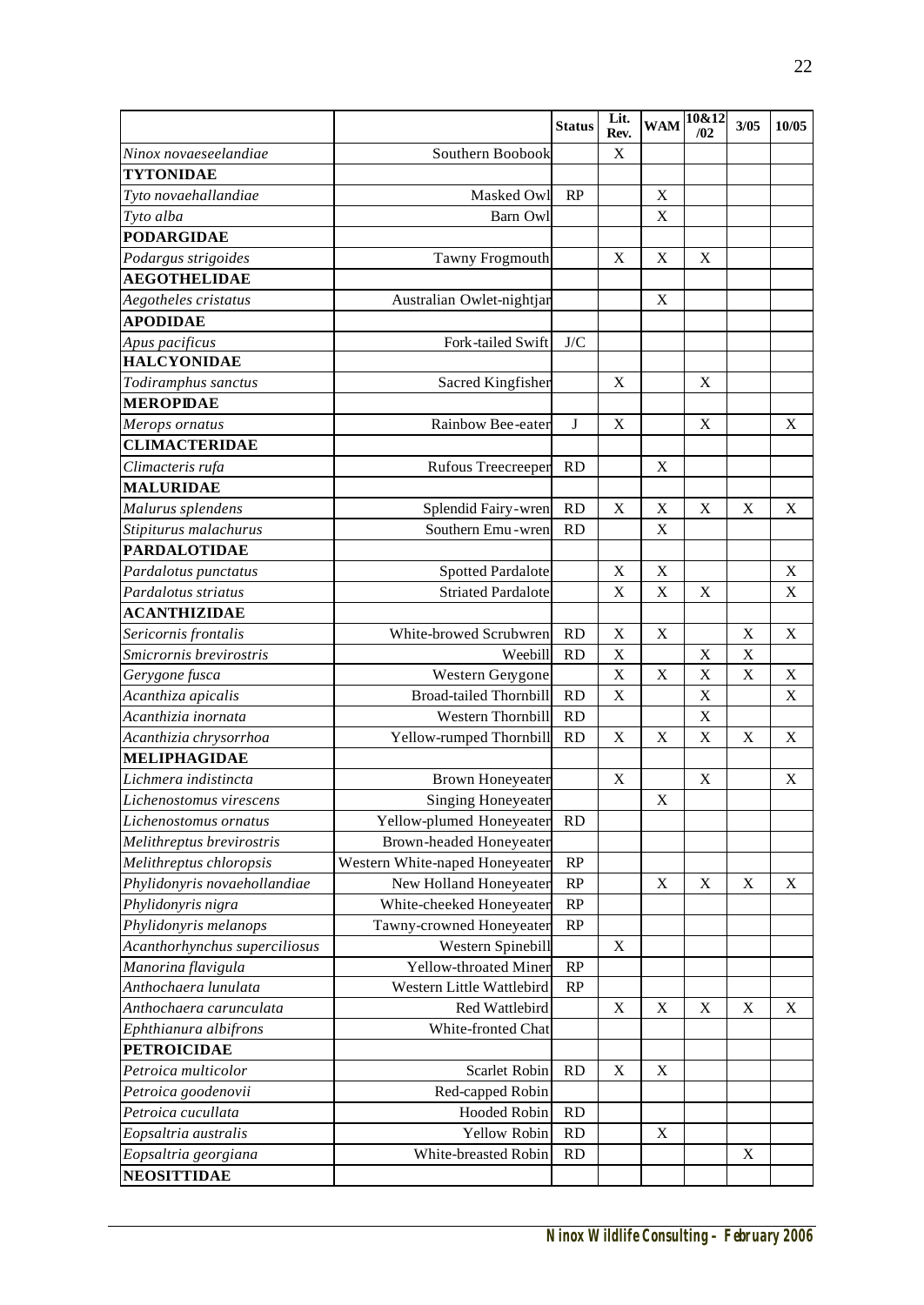|                                             |                                  | <b>Status</b> | Lit.<br>Rev. | <b>WAM</b>  | 10&12<br>/02 | 3/05        | 10/05       |
|---------------------------------------------|----------------------------------|---------------|--------------|-------------|--------------|-------------|-------------|
| Daphoenositta chrysoptera                   | Varied Sittella                  | <b>RD</b>     | X            |             |              |             |             |
| <b>PACHYCEPHALIDAE</b>                      |                                  |               |              |             |              |             |             |
| Pachycephala pectoralis                     | Golden Whistler                  | <b>RD</b>     | X            | $\mathbf X$ | X            |             | $\mathbf X$ |
| Pachycephala rufiventris                    | <b>Rufous Whistler</b>           |               | X            |             | X            |             | X           |
| Colluricincla harmonica                     | Grey Shrike-thrush               | <b>RD</b>     | X            |             |              |             |             |
| <b>DICRURIDAE</b>                           |                                  |               |              |             |              |             |             |
|                                             | <b>Restless Flycatcher</b>       | <b>RD</b>     |              |             |              |             |             |
| Myiagra inquieta<br>Rhipidura fuliginosa    | <b>Grey Fantail</b>              |               | $\mathbf X$  |             | X            | $\mathbf X$ | $\mathbf X$ |
|                                             |                                  |               | X            |             | $\mathbf X$  | X           | X           |
| Rhipidura leucophrys                        | Willie Wagtail                   |               |              |             |              |             |             |
| Grallina cyanoleuca<br><b>CAMPEPHAGIDAE</b> | Magpie-lark                      |               |              |             | X            | X           | $\mathbf X$ |
|                                             |                                  |               |              |             |              |             |             |
| Coracina novaehollandiae                    | <b>Black-faced Cuckoo-shrike</b> |               | $\mathbf X$  |             | $\mathbf X$  | $\mathbf X$ | $\mathbf X$ |
| Lalage tricolor                             | White-winged Triller             |               |              |             | X            |             |             |
| <b>ARTAMIDAE</b>                            |                                  |               |              |             |              |             |             |
| Artamus personatus                          | Masked Woodswallow               |               |              |             |              |             |             |
| Artamus cinereus                            | <b>Black-faced Woodswallow</b>   | RP            | $\mathbf X$  |             |              |             |             |
| Artamus cyanopterus                         | Dusky Woodswallow                | RP            |              | X           | X            | X           |             |
| <b>CRACTICIDAE</b>                          |                                  |               |              |             |              |             |             |
| Cracticus torquatus                         | Grey Butcherbird                 |               | X            |             | X            | X           | X           |
| Cracticus tibicen                           | <b>Australian Magpie</b>         |               | $\mathbf X$  | $\mathbf X$ | X            | $\mathbf X$ | $\mathbf X$ |
| Strepera versicolor                         | Grey Currawong                   | RP            |              |             |              |             |             |
| <b>CORVIDAE</b>                             |                                  |               |              |             |              |             |             |
| Corvus coronoides                           | Australian Raven                 |               | X            | X           | X            | X           | X           |
| <b>HIRUNDINIDAE</b>                         |                                  |               |              |             |              |             |             |
| Hirundo neoxena                             | Welcome Swallow                  |               |              |             | X            | $\mathbf X$ | X           |
| Hirundo nigricans                           | Tree Martin                      |               |              |             |              |             | X           |
| <b>ZOSTEROPIDAE</b>                         |                                  |               |              |             |              |             |             |
| Zosterops lateralis                         | Grey-breasted White-eye          |               | X            | X           | X            | X           | X           |
| <b>SYLVIIDAE</b>                            |                                  |               |              |             |              |             |             |
| Acrocephalus australis                      | Australian Reed-warbler          |               |              |             |              |             |             |
| Megalurus gramineus                         | Little Grassbird                 |               |              |             |              |             |             |
| Cinclorhamphus mathewsi                     | Rufous Songlark                  |               |              |             | X            |             |             |
| Cinclorhamphus cruralis                     | <b>Brown Songlark</b>            |               |              | X           |              |             |             |
| <b>DICAEIDAE</b>                            |                                  |               |              |             |              |             |             |
| Dicaeum hirundinaceum                       | Mis tletoebird                   |               |              | X           |              |             |             |
| <b>PASSERIDAE</b>                           |                                  |               |              |             |              |             |             |
| Stagonopleura oculata                       | Red-eared Firetail               |               |              |             |              |             |             |
| <b>MOTACILLIDAE</b>                         |                                  |               |              |             |              |             |             |
| Anthus australis                            | <b>Australian Pipit</b>          |               | X            |             | X            | X           |             |
| <b>NATIVE MAMMALS</b>                       |                                  |               |              |             |              |             |             |
| <b>TACHYGLOSSIDAE</b>                       |                                  |               |              |             |              |             |             |
| Tachyglossus aculeatus                      | Echidna                          |               |              |             |              |             |             |
| <b>DASYURIDAE</b>                           |                                  |               |              |             |              |             |             |
| Antechinus flavipes                         | Mardo                            |               |              |             |              |             |             |
| Dasyurus geoffroii                          | Chuditch V/VU                    |               | X            | X           |              |             |             |
| Phascogale tapoatafa                        | Wambenger                        | P4            | X            | X           | ?X           |             |             |
| Sminthopsis gilberti                        | Gilbert's Dunnart                |               |              |             |              |             |             |
| Sminthopsis griseoventer                    | Grey-bellied Dunnart             |               |              |             |              |             |             |
| <b>PERAMELIDAE</b>                          |                                  |               |              |             |              |             |             |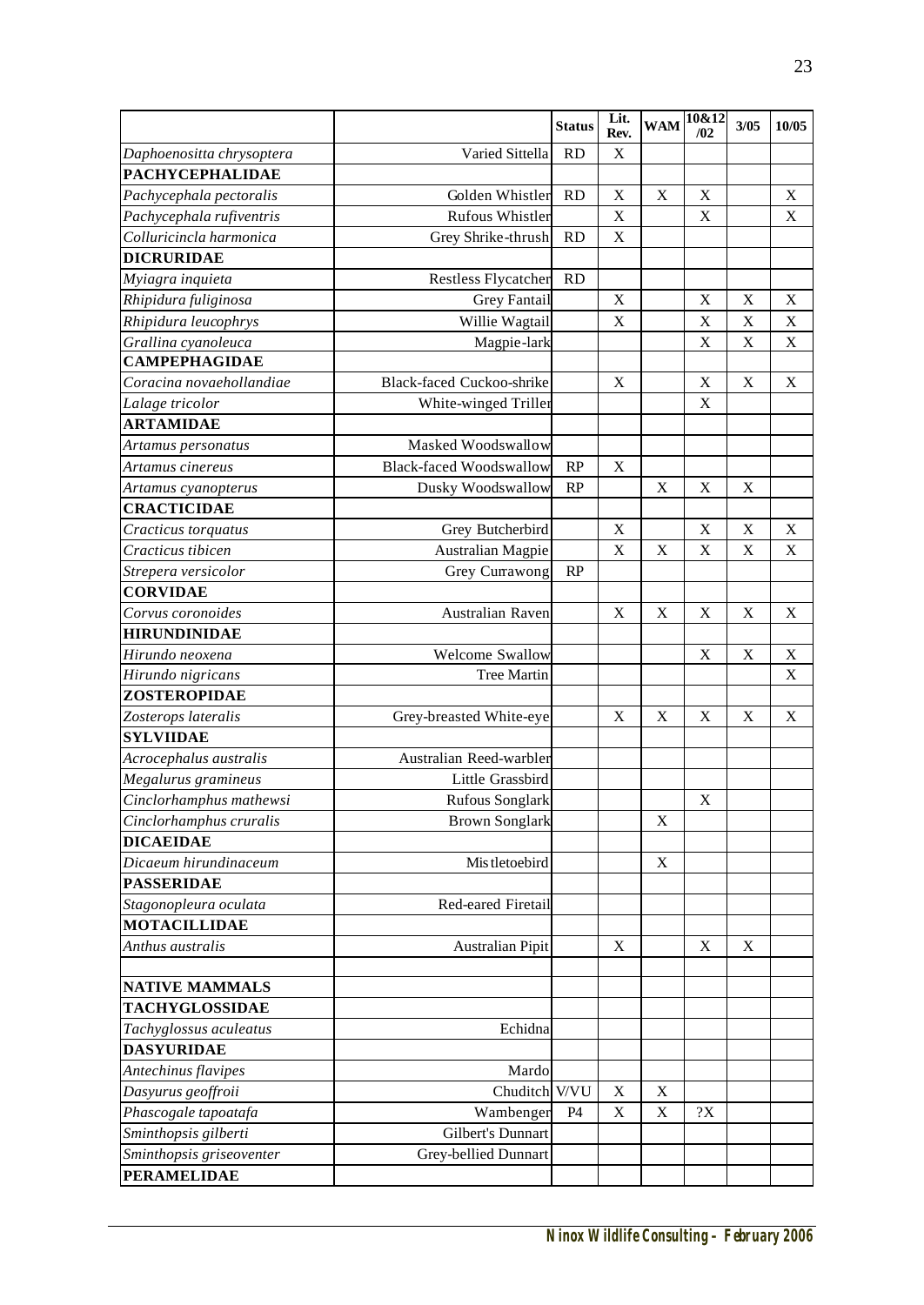|                                 |                              | <b>Status</b> | Lit.<br>Rev. |             | $WAM$ $\sqrt{\frac{10&12}{2}}$<br>/02 | 3/05        | 10/05       |
|---------------------------------|------------------------------|---------------|--------------|-------------|---------------------------------------|-------------|-------------|
| Isoodon obesulus fusciventer    | Southern Brown Bandicoot     | P4            | $\mathbf X$  | X           |                                       |             |             |
| <b>MACROPODIDAE</b>             |                              |               |              |             |                                       |             |             |
| Macropus fuliginosus            | Western Grey Kangaroo        |               | X            |             |                                       |             |             |
| Setonix brachyurus              | Quokka E/VU                  |               |              | X           |                                       |             |             |
| <b>PSEUDOCHEIRIDAE</b>          |                              |               |              |             |                                       |             |             |
| Pseudocheirus occidentalis      | Western Ringtail Possum V/VU |               | X            |             |                                       |             | $\mathbf X$ |
| <b>PHALANGERIDAE</b>            |                              |               |              |             |                                       |             |             |
| Trichosurus vulpecula vulpecula | Common Brushtail Possum      |               | $\mathbf X$  |             | X                                     |             | $\mathbf X$ |
| <b>BURRAMYIDAE</b>              |                              |               |              |             |                                       |             |             |
| Cercartetus concinnus           | Western Pygmy-possum         |               |              | X           |                                       |             |             |
| <b>VESPERTILIONIDAE</b>         |                              |               |              |             |                                       |             |             |
| Chalinolobus gouldii            | Gould's Wattled Bat          |               |              |             |                                       |             |             |
| Chalinolobus morio              | Chocolate Wattled Bat        |               |              |             |                                       |             |             |
| Falsistrellus mackenziei        | Western False Pipistrelle    | P4            |              | X           |                                       |             |             |
| Nyctophilus geoffroyi           | Lesser Long-eared Bat        |               |              |             |                                       |             |             |
| Nyctophilus gouldii             | Gould's Long-eared Bat       |               | X            |             |                                       |             |             |
| Nyctophilus timoriensis         | Greater Long-eared Bat       |               | X            | X           |                                       |             |             |
| Vespadelus regulus              | Southern Forest Bat          |               |              | X           |                                       |             |             |
| <b>MOLOSSIDAE</b>               |                              |               |              |             |                                       |             |             |
| Mormopterus planiceps           | Southern Freetail-bat        |               |              |             |                                       |             |             |
| Tadarida australis              | White-striped Freetail-bat   |               | X            |             |                                       |             |             |
| <b>MURIDAE</b>                  |                              |               |              |             |                                       |             |             |
| Hydromys chrysogaster           | Water-rat                    | P4            |              | X           |                                       |             |             |
|                                 |                              |               |              |             |                                       |             |             |
| <b>AMPHIBIANS</b>               |                              |               |              |             |                                       |             |             |
| <b>HYLIDAE</b>                  |                              |               |              |             |                                       |             |             |
| Litoria adelaidensis            | Slender Tree Frog            |               |              |             |                                       |             | $\mathbf X$ |
| Litoria moorei                  | Motorbike Frog               |               |              |             |                                       |             | X           |
| <b>MYOBATRACHIDAE</b>           |                              |               |              |             |                                       |             |             |
| Heleioporus eyrei               | <b>Moaning Frog</b>          |               | X            | X           |                                       |             |             |
| Heleioporus psammophilus        | Sand Frog                    |               |              |             |                                       |             |             |
| Limnodynastes dorsalis          | Banjo Frog                   |               | X            | $\mathbf X$ |                                       | $\mathbf X$ |             |
| Crinia georgiana                | Quacking Frog                |               |              | $\mathbf X$ |                                       |             |             |
| Crinia glauerti                 | Glauert's Froglet            |               |              |             |                                       | X           | X           |
| Crinia insignifera              | <b>Squelching Frog</b>       |               | $\mathbf X$  | $\mathbf X$ |                                       | $\mathbf X$ |             |
| Geocrinia leai                  | Lea's Frog                   |               |              | $\mathbf X$ |                                       |             |             |
| Myobatrachus gouldii            | <b>Turtle Frog</b>           |               |              |             |                                       |             |             |
| Pseudophryne guentheri          | <b>Crawling Frog</b>         |               |              | $\mathbf X$ |                                       |             |             |
|                                 |                              |               |              |             |                                       |             |             |
| <b>REPTILES</b>                 |                              |               |              |             |                                       |             |             |
| <b>CHELUIDAE</b>                | <b>Freshwater Turtles</b>    |               |              |             |                                       |             |             |
| Chelodina oblonga               |                              |               | $\mathbf X$  |             |                                       |             |             |
| <b>AGAMIDAE</b>                 |                              |               |              |             |                                       |             |             |
| Pogona minor                    |                              |               |              | X           |                                       |             |             |
| <b>GEKKONIDAE</b>               |                              |               |              |             |                                       |             |             |
| Christinus marmoratus           |                              |               | $\mathbf X$  | $\mathbf X$ |                                       |             |             |
| Diplodactylus polyophthalmus    |                              |               |              |             |                                       |             |             |
| Underwoodisaurus milii          |                              |               |              |             |                                       |             |             |
| <b>PYGOPODIDAE</b>              |                              |               |              |             |                                       |             |             |
| Aprasia repens                  |                              |               |              |             |                                       |             |             |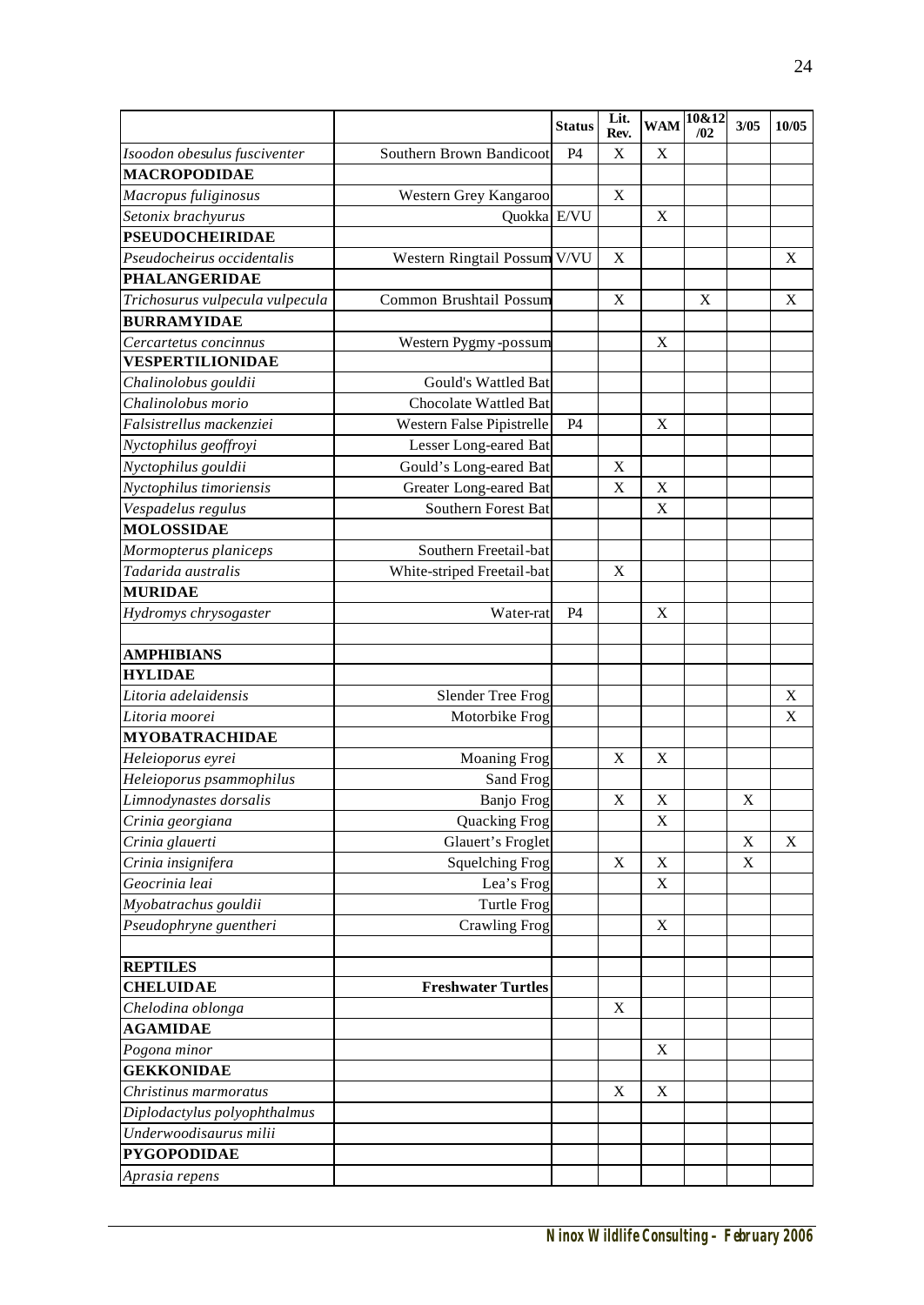|                                |                      | <b>Status</b> | Lit.<br>Rev. | <b>WAM</b>  | 10&12<br>/02 | 3/05        | 10/05                     |
|--------------------------------|----------------------|---------------|--------------|-------------|--------------|-------------|---------------------------|
| Delma fraseri                  |                      |               |              |             |              |             |                           |
| Delma grayii                   |                      |               |              |             |              |             |                           |
| Lialis burtonis                |                      |               |              | X           |              |             |                           |
| Pygopus lepidopodus            |                      |               |              |             |              |             |                           |
| <b>SCINCIDAE</b>               |                      |               |              |             |              |             |                           |
| Acritoscincus trilineatum      |                      |               |              | X           |              |             |                           |
| Cryptoblepharus plagiocephalus |                      |               | $\mathbf X$  | X           |              |             | X                         |
| Ctenotus impar                 |                      |               |              | X           |              |             |                           |
| Ctenotus labillardieri         |                      |               |              | X           |              | $\mathbf X$ |                           |
| Egernia kingii                 |                      |               |              | X           |              |             | X                         |
| Egernia luctuosa               |                      |               |              | X           |              | $\mathbf X$ |                           |
| Egernia napoleonis             |                      |               |              | X           |              |             |                           |
| Glaphyromorphus gracilipes     |                      |               |              | X           |              |             |                           |
| Hemiergis peronii              |                      |               | X            |             |              |             |                           |
| Hemiergis quadrilineata        |                      |               |              | X           |              |             |                           |
| Lerista distinguenda           |                      |               |              | X           |              |             |                           |
| Lerista elegans                |                      |               | X            | X           |              |             |                           |
| Lerista lineopunctulata        |                      |               |              | X           |              |             |                           |
| Lerista microtis               |                      |               |              |             |              |             |                           |
| Menetia greyii                 |                      |               | X            |             |              |             |                           |
| Morethia lineoocellata         |                      |               | X            |             |              |             |                           |
| Morethia obscura               |                      |               |              | X           |              |             |                           |
| Tiliqua rugosa                 |                      |               | X            | X           |              | X           |                           |
| <b>VARANIDAE</b>               |                      |               |              |             |              |             |                           |
| Varanus gouldii                |                      |               | $\mathbf X$  | X           |              |             |                           |
| Varanus rosenbergi             |                      |               |              |             |              |             |                           |
| Varanus tristis                |                      |               |              |             |              |             |                           |
| <b>TYPHLOPIDAE</b>             |                      |               |              |             |              |             |                           |
| Ramphotyphlops australis       |                      |               | X            | X           |              |             |                           |
| Ramphotyphlops pinguis         |                      |               |              | X           |              |             |                           |
| <b>BOIDAE</b>                  |                      |               |              |             |              |             |                           |
| Morelia spilota imbricata      |                      | <b>OP</b>     |              |             |              |             |                           |
| <b>ELAPIDAE</b>                |                      |               |              |             |              |             |                           |
| Elapognathus coronatus         |                      |               |              | $\mathbf X$ |              |             |                           |
| Echiopsis curta                |                      |               |              |             |              |             |                           |
| Neelaps bimaculatus            |                      |               |              |             |              |             |                           |
| Notechis scutatus              |                      |               |              | $\mathbf X$ |              |             |                           |
| Parasuta gouldii               |                      |               |              |             |              |             |                           |
| Parasuta nigriceps             |                      |               |              | $\mathbf X$ |              |             |                           |
| Pseudonaja affinis             |                      |               | $\mathbf X$  | $\mathbf X$ |              |             |                           |
| Simoselaps bertholdi           |                      |               |              | $\mathbf X$ |              |             |                           |
|                                |                      |               |              |             |              |             |                           |
| <b>INTRODUCED SPECIES</b>      |                      |               |              |             |              |             |                           |
| <b>BIRDS</b>                   |                      |               |              |             |              |             |                           |
| <b>COLUMBIDAE</b>              |                      |               |              |             |              |             |                           |
| Columba livia                  | Feral Pigeon         |               |              |             |              |             |                           |
| Streptopelia senegalensis      | Laughing Turtle-Dove |               |              |             |              |             |                           |
| Streptopelia chinensis         | Spotted Turtle-Dove  |               |              |             |              |             |                           |
| <b>HALCYONIDAE</b>             |                      |               |              |             |              |             |                           |
| Dacelo novaeguineae            | Laughing Kookaburra  |               | $\mathbf X$  | $\mathbf X$ | $\mathbf X$  | $\mathbf X$ | $\boldsymbol{\mathrm{X}}$ |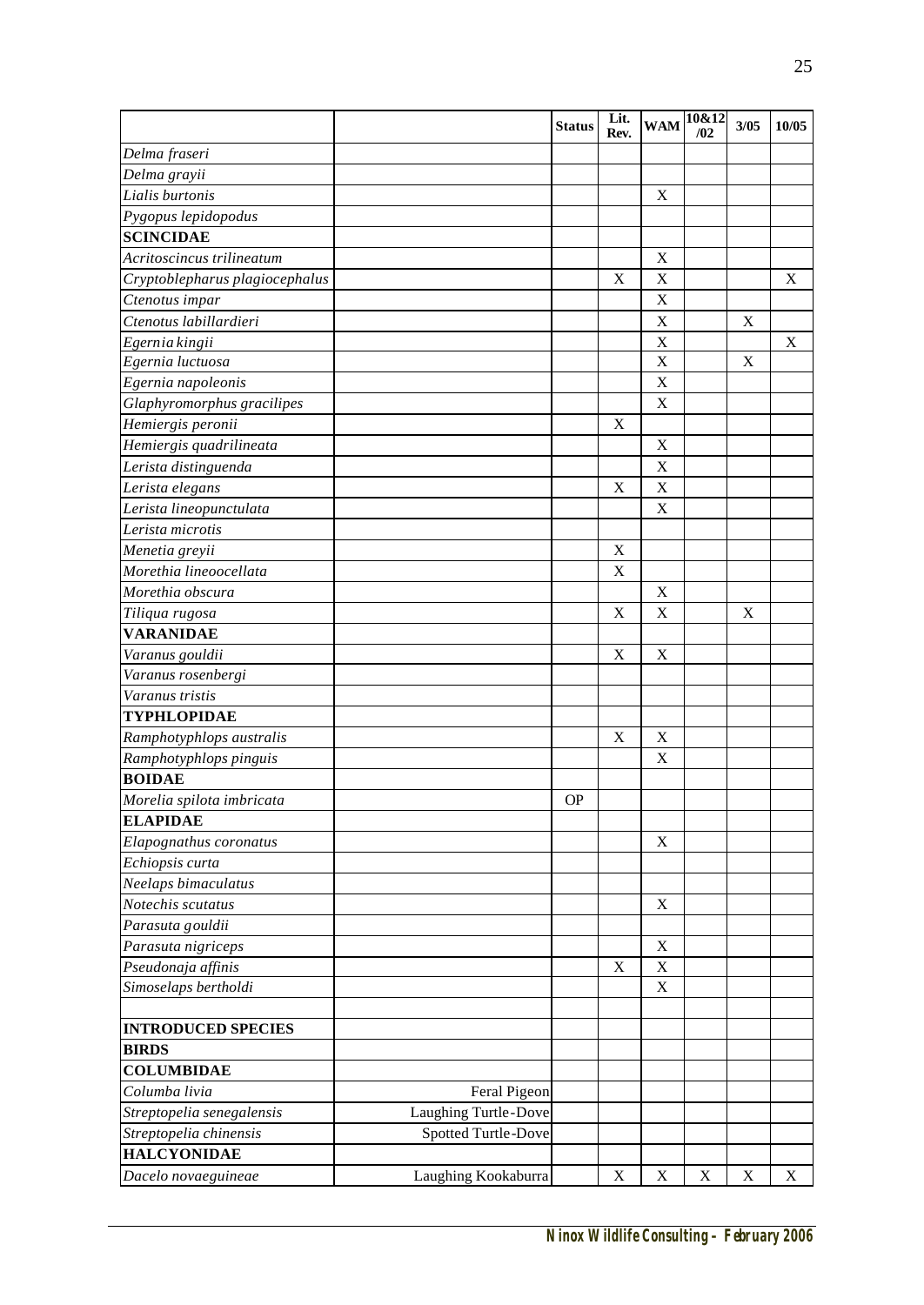|                       |                    | <b>Status</b> | Lit.<br>Rev. | <b>WAM</b> | 10&12<br>/02 | 3/05 | 10/05 |
|-----------------------|--------------------|---------------|--------------|------------|--------------|------|-------|
|                       |                    |               |              |            |              |      |       |
| <b>MAMMALS</b>        |                    |               |              |            |              |      |       |
| <b>MURIDAE</b>        |                    |               |              |            |              |      |       |
| Mus musculus          | <b>House Mouse</b> |               | X            | X          |              |      |       |
| Rattus rattus         | <b>Black Rat</b>   |               | X            | X          |              |      |       |
| <b>LEPORIDAE</b>      |                    |               |              |            |              |      |       |
| Oryctolagus cuniculus | Rabbit             |               | X            |            | X            | X    | X     |
| <b>CANIDAE</b>        |                    |               |              |            |              |      |       |
| Vulpes vulpes         | Red Fox            |               | X            |            | X            | X    | X     |
| <b>FELIDAE</b>        |                    |               |              |            |              |      |       |
| Felis catus           | Feral Cat          |               | X            |            |              |      |       |